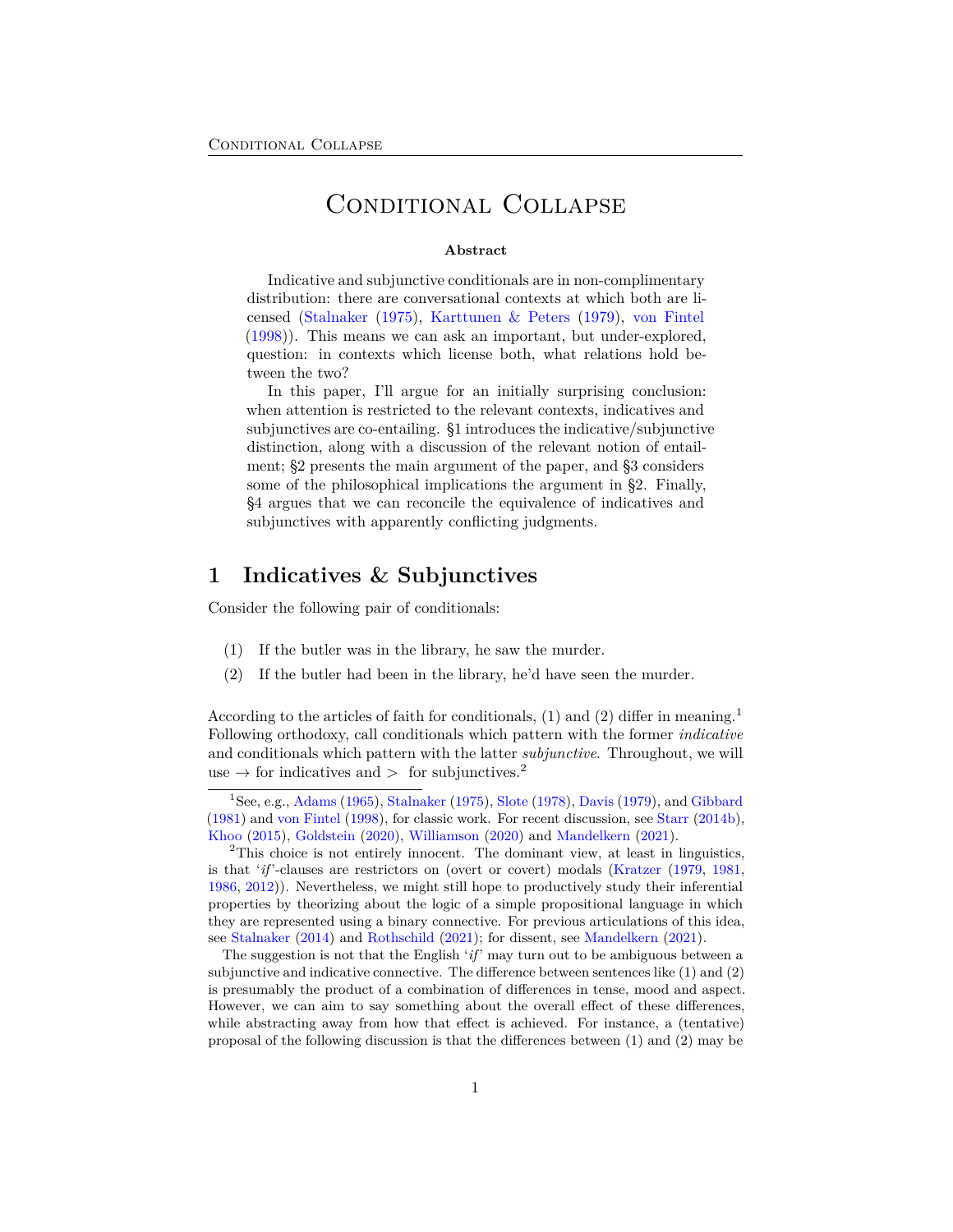One way the two forms of conditional differ has to do with the contexts at which they are licensed. Unlike subjunctives, indicatives are unacceptable in counterfactual environments—contexts in which their antecedent has been ruled out. Thus, while ([3.](#page-1-0)b) constitutes an acceptable bit of discourse, [\(3](#page-1-0).a) does not.

- <span id="page-1-0"></span>(3) a. The butler wasn't in the library. ??If he was, he saw the murder.
	- b. The butler wasn't in the library. If he had been, he'd have seen the murder.

At this point, it will be helpful to introduce some terminology. We can talk about the presuppositions of various expressions using the notion of truth-in-a-context.<sup>[3](#page-1-1)</sup> Where  $\phi$  is true-in-*c*, we'll write  $c \models \phi$ . We'll say that  $\phi$  is licensed at *c*if and only if all of its presuppositions are true there.

There is then a simple (and seemingly popular) story to be told about the behavior in ([3.](#page-1-0)a-b). Indicatives presuppose their antecedent to be epistemically possible in the context in which they are used.

INDICATIVE LICENSING  $A \rightarrow B$  is licensed at *c* only if  $c = \Diamond A$ .

INDICATIVE LICENSING has been defended by [Stalnaker](#page-31-0) ([1975\)](#page-31-0), Karttunen  $\&$  Pe[ters](#page-28-0) [\(1979\)](#page-28-0), [von Fintel](#page-31-1) ([1998](#page-31-1)), [Gillies](#page-26-2) ([2009,](#page-26-2) [2020\)](#page-26-3) and [Starr](#page-31-4) ([2014c,](#page-31-4)[a](#page-31-5)[,b](#page-31-2)) amongst others. On the assumption that  $\Diamond A$  is true-in-*c* only if A hasn't been ruled out at *c*, it explains the infelicity of [\(3](#page-1-0).a). In the context that results from accepting the first sentence, the butler having been in the library will be ruled out. But, at any such context, the presuppositions of the second sentence will be unsatisfied.

Subjunctives are standardly assumed to be licensed in both counterfactual and non-counterfactual environments.[4](#page-1-2)*,*[5](#page-1-3) We will follow this assumption, attributing them trivial presuppositions which are everywhere satisfied. Accordingly, we will adhere to [von Fintel](#page-31-1) ([1998\)](#page-31-1)'s observation that indicatives and subjunctives are in non-complementary distribution—i.e., that there exist contexts at which both

<span id="page-1-2"></span><sup>4</sup>The *locus classicus* here, due to [Anderson](#page-25-1) ([1951](#page-25-1)), concerns the things doctors tend to say about potential arsenic poisoning victims. See [§4](#page-15-0).3 for further discussion.

<span id="page-1-3"></span><sup>5</sup>Note that, in the sense used here, for *c* to be a counterfactual context for A does not merely require that A is false in *c*; rather, it requires that  $\Box \neg A$  is true in *c*.

exhausted by the contribution their different morphological properties makes to their respective presuppositions. I am grateful to a referee at *Mind* for encouraging me to address this point.

<span id="page-1-1"></span><sup>&</sup>lt;sup>3</sup>The notion of truth-in-a-context is originally due to [Kaplan](#page-28-6)  $(1989)$  $(1989)$  $(1989)$ . I employ it here without any particular commitment to contexts being the kinds of things Kaplan says contexts are. In particular, if the truth-in-a-context of an expression containing one or more epistemic modals is sensitive to some body of information, then contexts will need to be the kind of thing which can determine one of those.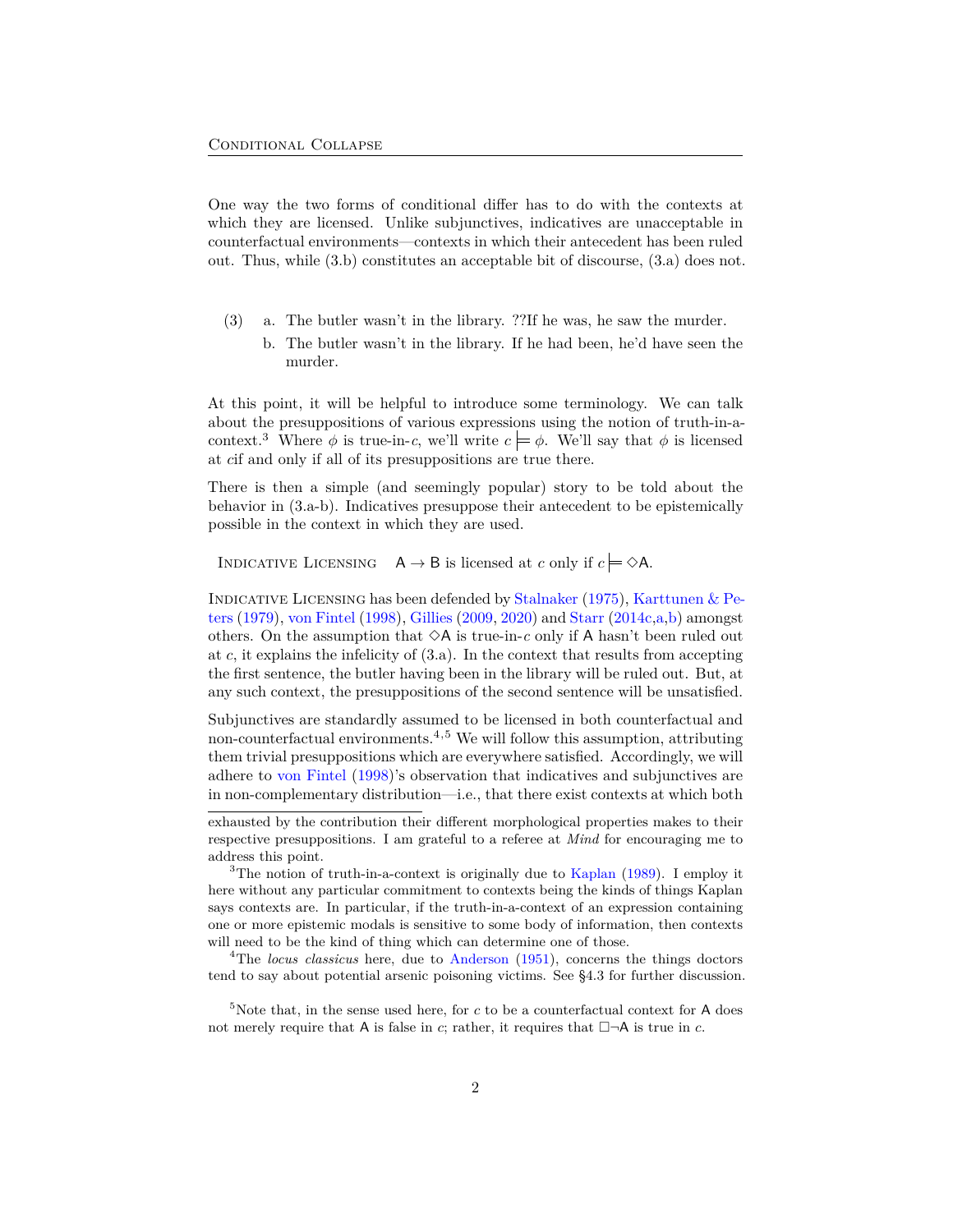an indicative and its corresponding subjunctive are licensed.[6](#page-2-0) These contexts will be those at which the conditionals' common antecedent is epistemically possible.

If indicatives and subjunctives are in non-complementary distribution, a number of interesting issues can be raised. In particular, we can non-trivially ask: what logical relations hold between the two types of conditional at those contexts which license both?

This paper takes up that question. I will argue that under reasonable assumptions about the logic of indicatives and subjunctives, they are equivalent in the appropriate sense. Where licensed, each entails the other. Defending this principle, which I will call Collapse, is the primary goal of this paper.

COLLAPSE  $A \rightarrow B \neq A > B$ .

§[2](#page-5-0) introduces three inference patterns, each of which has substantial appeal. Taken together, however, they are shown to imply Collapse. Collapse has its disciples (e.g., [Karttunen & Peters](#page-28-0) ([1979\)](#page-28-0); [von Fintel](#page-31-1) [\(1998](#page-31-1))).<sup>[7](#page-2-1)</sup> It is however, at least *prima facie*, at odds with orthodoxy. [§3](#page-12-0) considers some consequences of the principle, focusing on the information (in)sensitivity of subjunctives. While these consequences are surprising, the primary motivation for resisting Collapse comes from Adams pairs: pairs of corresponding indicatives and subjunctives, such as ([4.](#page-2-2)a-b), which can elicit divergent judgments (see [Zakkou](#page-32-1) [\(2019](#page-32-1), [2021\)](#page-32-2); [Holguín](#page-27-1) ([2020\)](#page-27-1) for recent commentary).

- <span id="page-2-2"></span>(4) a. If the vicar did it, he didn't leave any clues.
	- b. If the vicar had done it, he wouldn't have left any clues.

§[4](#page-15-0) shows that our judgments about Adams pairs can be accommodated in a way compatible with COLLAPSE by appealing to an independently plausible pragmatic rule along with a popular story about how contexts change in conversation.

Our focus throughout will be on a propositional language closed under the boolean constants  $(\neg, \wedge)$ , conditional connectives  $(\rightarrow, >)$ , and existential modal

b. Maybe the butler was in the library. If he had been, he'd have seen the murder.

<span id="page-2-1"></span> $7$ [Stalnaker](#page-31-0) ([1975,](#page-31-0) [1984](#page-31-6)) is a more complicated case. Stalnaker [\(1975](#page-31-0), 276) describes the subjunctive mood as a 'conventional device for indicating that presuppositions [i.e., information in the common ground] are being suspended'. Whether this should be interpreted as a difference in licensing conditions between the indicative and subjunctive is unclear (see footnote [37](#page-23-0) for one implementation of the view on which it is).

<span id="page-2-0"></span><sup>6</sup> This is directly supported by examples like (*†*.a-b):

<sup>(</sup>*†*) a. Maybe the butler was in the library. If he was, he saw the murder.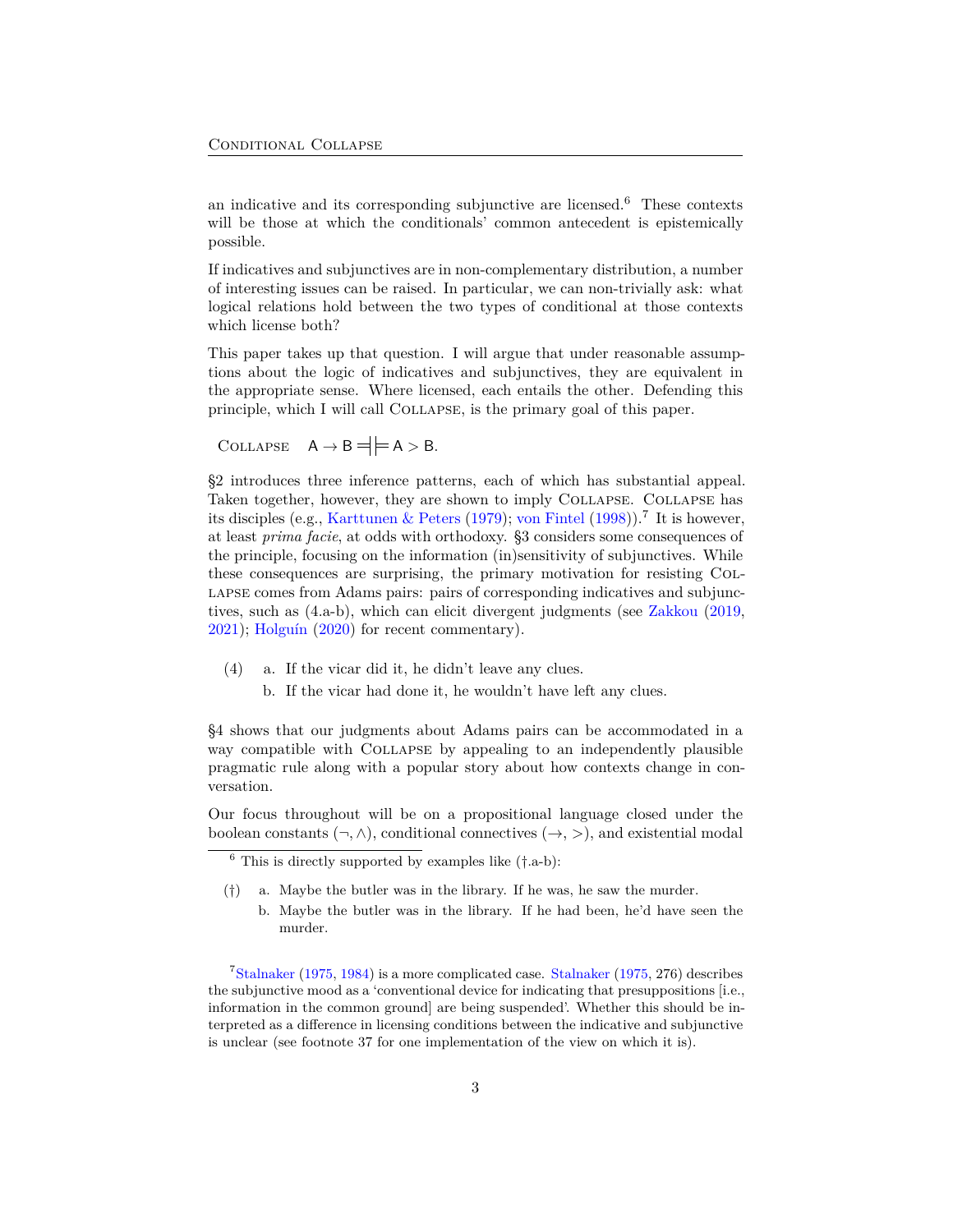operator  $(\Diamond)$ , interpreted as epistemic possibility. We'll define  $\lor$ ,  $\supset$  and  $\square$  in the usual way. We'll take A*,* B*,* C*, ...* to range over the fragment of the language free of  $\Diamond$  and  $\phi, \psi, \chi$ ... to range over the full language.<sup>[8](#page-3-0)</sup> For simplicity, we will largely restrict our attention to sentences free of iterated modals.<sup>[9](#page-3-1)</sup>

#### **1.1 Strawson Entailment**

Since we are dealing with expressions some of which have non-trivial presuppositions, we want a notion of entailment which takes this into account. In particular, we need to know how to treat contexts at which one (or more) of the premises/conclusion is unlicensed when determining whether an inference pattern is valid.

We will follow the standard strategy and talk about inference patterns in terms of Strawson entailment ([Strawson](#page-31-7) ([1952](#page-31-7)), [von Fintel](#page-31-1) [\(1998](#page-31-1), [1999](#page-31-8))). Informally, the idea is that in evaluating a particular inference we should consider all and only those contexts at which both the premises and the conclusion are licensed. It is valid iff, within this restricted domain, there is no context at which the premises are true but the conclusion false.[10](#page-3-2)

| <b>STRAWSON</b> | $\Gamma \models \phi$ iff in all contexts at which $\phi$ and the members |
|-----------------|---------------------------------------------------------------------------|
| ENTAILMENT      | of $\Gamma$ are licensed, $\phi$ is true if $\Lambda \Gamma$ is.          |

In reasoning about Strawson entailment, it will be useful to have a function,  $\pi$ , which maps an expression to the set of its presuppositions—the expressions which must be true-in-a-context for it to be licensed there [\(Beaver](#page-25-2) [\(2001](#page-25-2)), cf.  $(Bochvar(1939); Herzberger(1973))$  $(Bochvar(1939); Herzberger(1973))$  $(Bochvar(1939); Herzberger(1973))$  $(Bochvar(1939); Herzberger(1973))$  $(Bochvar(1939); Herzberger(1973))$  $(Bochvar(1939); Herzberger(1973))$  $(Bochvar(1939); Herzberger(1973))$  $(Bochvar(1939); Herzberger(1973))$ . Thus, for example, according to INDICA-TIVE LICENSING,  $\Diamond A \in \pi(A \rightarrow B)$ . Where  $\Gamma$  is a set of sentences, we will adopt the notational convention that  $\pi(\Gamma) = \bigcup_{\phi \in \Gamma} \pi(\phi)$ .<sup>[11](#page-3-3)</sup> Strawson entailment can then be defined in terms of classical entailment and  $π$ : Γ Strawson entails  $φ$  if and only if  $\Gamma \cup \pi(\Gamma \cup {\phi})$  classically entails  $\phi$ .

<span id="page-3-0"></span><sup>&</sup>lt;sup>8</sup> $\phi$  is free of  $\Diamond$  if and only if  $\phi$  belongs to the closure of the atomic sentences of the language under  $\neg, \wedge, \rightarrow$  and  $\geq$ .

<span id="page-3-1"></span><sup>&</sup>lt;sup>9</sup>Crucially, this allows us to bypass a schismatic debate over whether nested epistemic modals collapse to the innermost [\(Veltman](#page-31-9) [\(1996\)](#page-31-9); [Yalcin](#page-32-3) ([2007](#page-32-3))), collapse to the outermost ([Veltman](#page-31-10) [\(1985\)](#page-31-10)) or neither [\(Moss](#page-29-1) [\(2015\)](#page-29-1); [Goldstein](#page-27-3) ([2019a\)](#page-27-3)).

<span id="page-3-2"></span> $10$ Here, we adopt a static implementation of Strawson entailment (dynamic implementations are also available; see, in particular, [\(von Fintel](#page-31-11) [\(2001\)](#page-31-11))). Later, we'll look at some ways that changes in context between evaluation of premises and conclusion can affect our judgments about validity. It will be a matter of contention whether these changes get triggered semantically or pragmatically. In the interest of neutrality, it is simplest to stick with the static notion of entailment, while recognizing that dynamic effects may need to be accounted for down the line in order to explain our full range of judgments.

<span id="page-3-3"></span><sup>&</sup>lt;sup>11</sup>Note that on the assumption that an expression is licensed in  $c$  only if the presuppositions of its presuppositions are true-in-*c*, then  $\psi \in \pi(\phi)$  implies  $\pi(\psi) \subseteq \pi(\phi)$ . That is,  $\pi$  is identical to its transitive closure.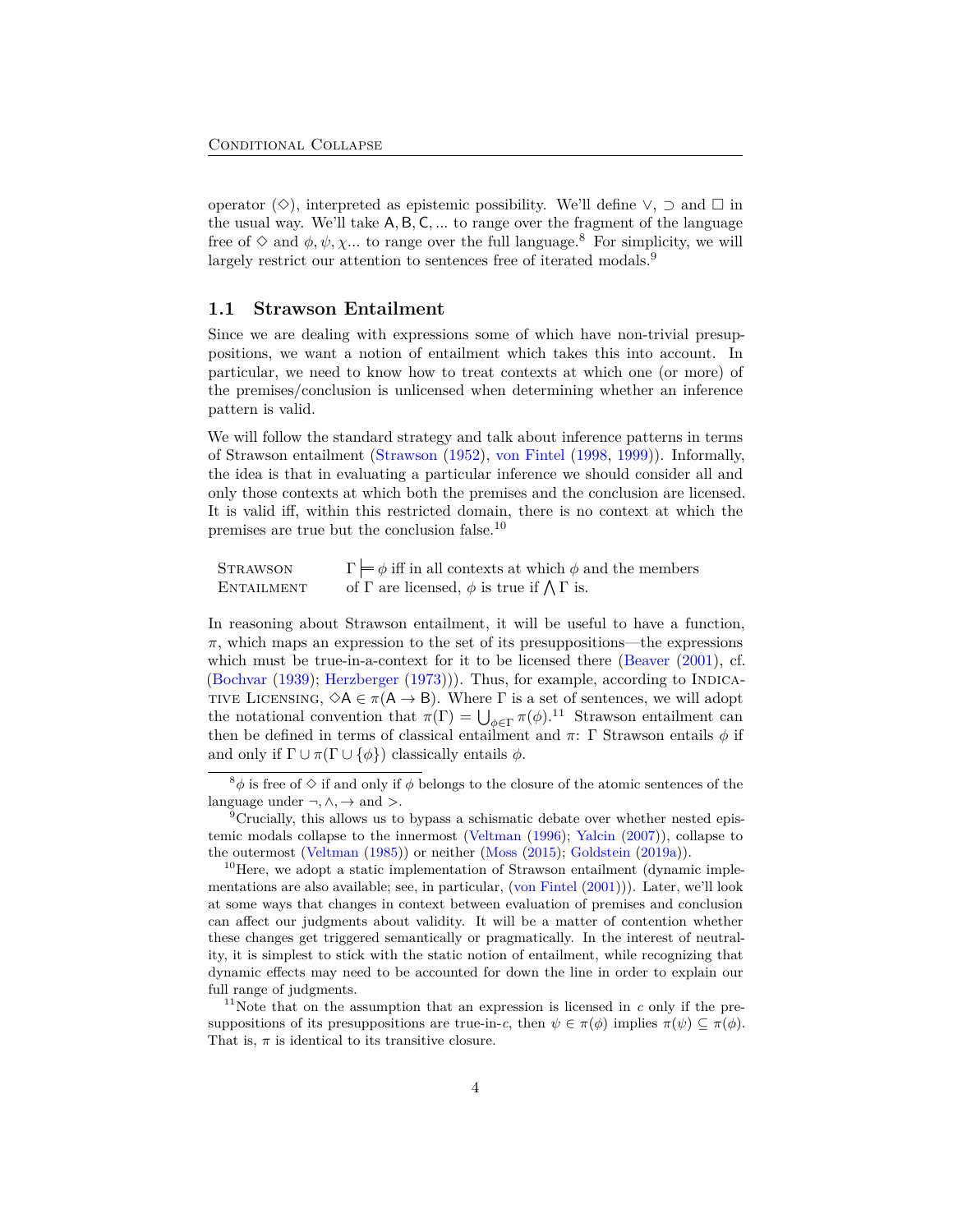Importantly, some inference rules which are valid for classical entailment fail for Strawson entailment. In particular, Strawson entailment does not vindicate Cut ([Smiley](#page-30-2) ([1967\)](#page-30-2), see also [Cariani & Goldstein](#page-25-4) [\(2018](#page-25-4))).

$$
CUT \t\t\t \text{If } \Gamma \models \phi \text{ and } \Delta, \phi \models \psi, \text{ then } \Delta, \Gamma \models \psi.
$$

To see why, consider the case in which presuppositions of *ϕ* are not entailed by the presuppositions of  $\Gamma \cup \Delta \cup \{\psi\}$ . Then the contexts considered in evaluating whether  $\Gamma$  Strawson entails  $\phi$  and in evaluating whether  $\Delta$  and  $\phi$  Strawson entail *χ*, will be a strict subset of those considered in evaluating whether  $\Delta$  and Γ Strawson entail *ψ*. Accordingly, that the former two inferences are Strawson valid does not guarantee that there is no context at which the elements of ∆ and  $\Gamma$  are licensed and true, yet  $\psi$  is licensed but false. The transitivity of entailment is a limiting instance of Cut, and fails for the same reasons.

However, Strawson entailment does preserve Cut (and, hence, the transitivity of entailment) in a restricted form. The rule is valid in the special case in which the presuppositions of  $\Gamma$ ,  $\Delta$  and  $\psi$ , along with  $\Gamma$  and  $\Delta$  themselves, are at least as strong as the presuppositions of *ϕ*. Call this rule Strawson Cut.

STRAWSON CUT  
Then, if 
$$
\Gamma \models \phi
$$
 and  $\Delta, \phi \models \psi$ , then  $\Gamma, \Delta \models \psi$ .

Strawson Cut says that, if Γ and ∆, along with the presuppositions of Γ*∪*∆*∪{ψ}*, entail each of the presuppositions of  $\phi$ , then the relevant instance of Cut will be Strawson validity preserving. It is this restricted rule which we will rely on below.

In addition to invalidating some classical inference rules, Strawson entailment also validates some novel rules. Of particular note is the rule we will call Reduction.

REDUCTION If  $\Gamma, \phi \models \psi$  and  $\phi, \pi(\phi) \in \pi(\Gamma \cup {\psi})$ , then  $\Gamma \models \psi$ .

Reduction says that if  $\Gamma$  and  $\phi$  Strawson entail  $\psi$ , but  $\phi$  and its presuppositions are presuppositions of  $\psi$  and Γ, then Γ Strawson entails  $\psi$  by itself. To see why, note that since  $\phi$  and its presuppositions are among the presuppositions of *ψ* and Γ, in evaluating the latter entailment we will restrict our attention to only those contexts in which  $\phi$  is true and licensed. But it is established that in all such contexts if the elements of  $\Gamma$  are true and licensed, then  $\psi$  is true, if licensed.

The relationship that holds between the presuppositions of complex expressions and the presuppositions of their parts is subject to complex and unresolved questions (for discussion see, e.g., [Karttunen](#page-28-7) [\(1973](#page-28-7), [1974](#page-28-8)), [Heim](#page-27-4) [\(1983](#page-27-4), [1990](#page-27-5)),[Geurts](#page-26-4) [\(1999](#page-26-4)), [Beaver](#page-25-5) [\(1992](#page-25-5), [2001](#page-25-2)), [Schlenker](#page-30-3) ([2007,](#page-30-3) [2008](#page-30-4), [2009](#page-30-5)), [Rothschild](#page-29-2) ([2008\)](#page-29-2)). However, for present purposes, difficult cases can be set aside. Instead, we can restrict our attention to matters on which there is a large degree of consensus. I fol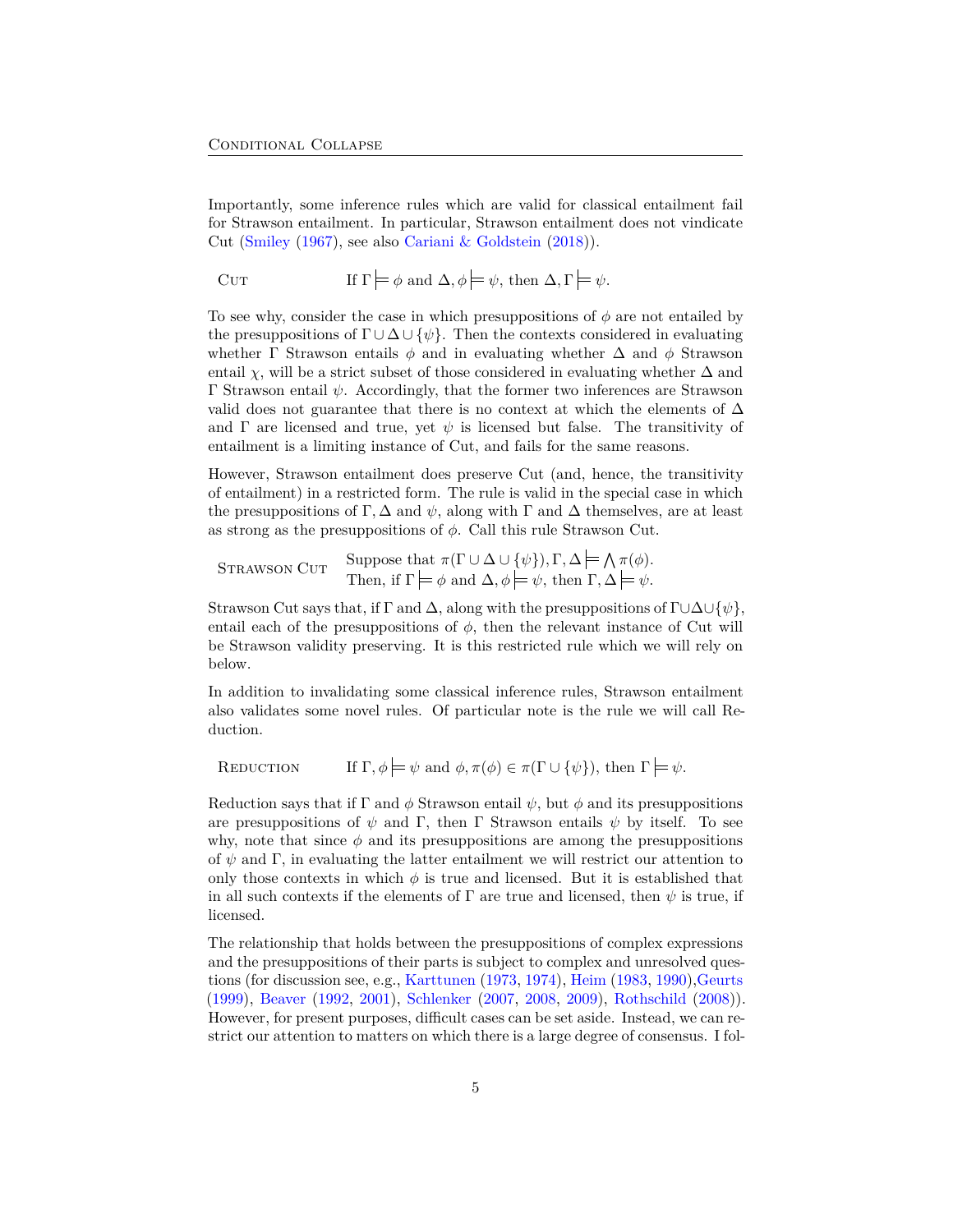low [Karttunen](#page-28-7) [\(1973](#page-28-7), [1974\)](#page-28-8) in adopting three assumptions: First, that negation and modals are transparent to presuppositions. That is,  $\pi(\Diamond \phi) = \pi(\neg \phi) = \pi(\phi)$ . Second, that conjunctions inherit the presuppositions of their left-hand conjunct, along with the presuppositions of the right-hand conjunct conditional on the left.<sup>[12](#page-5-1)</sup> That is,  $\pi(\phi \land \psi) = \pi(\phi) \cup {\phi \supset \chi | \chi \in \pi(\psi)}$ . Finally, that the presuppositions of a conditional include at least the presuppositions of its antecedent along with the presuppositions of its consequent conditional on its antecedent. That is,  $\pi(\phi) \cup \{\phi \supset \chi | \chi \in \pi(\psi)\} \subseteq \pi(\phi \to \psi)$  (*mutatis mutandis* for subjunctives).Wherever these assumptions play a role in the argument below, the role they play will be noted.

## <span id="page-5-0"></span>**2 Constructing Collapse**

### **2.1 And/If**

First, consider the following pair of inference patterns:

| AND/IF i. $\Diamond$ (A $\land$ B) $\models$ A $\rightarrow$ $\Diamond$ B | INDICATIVE  |
|---------------------------------------------------------------------------|-------------|
| ii. $\Diamond$ (A $\land$ B) = A $>$ $\Diamond$ B                         | SUBJUNCTIVE |

AND/IF says that a conditional with a  $\Diamond$ -embedded consequent is entailed by the epistemic possibility of its antecedent and consequent conjoined. Both indicative and subjunctive variants of this principle look to be in good standing.

An individual who argues from  $(5)$  $(5)$  to either  $(6.a)$  $(6.a)$  $(6.a)$  or  $(6.b)$  reasons impeccably (indeed, to the point of sounding boring).

- <span id="page-5-2"></span>(5) Maybe the butler was in the library and saw the murder.
- <span id="page-5-3"></span>(6) a. So, if he was, maybe he saw the murder.
	- b. So, if he had been, maybe he'd have seen the murder.

It is hard to see how either inference could fail. Along with the argument from  $(5)$  $(5)$  to  $(6.a-b)$  $(6.a-b)$  $(6.a-b)$ , both variants of AND/IF draw support from the oddity of accepting the possibility of a conjunction along with the negation of the relevant conditional. Since neither '*maybe*' nor conditionals embed happily under sentential negation, we can see this most easily by considering examples involving (i) the modal auxilliary '*might*' and (ii) downward monotonic environments that do embed conditionals (such as, e.g., the scope of '*no-one*').

An individual who accepts ([7\)](#page-6-0) along with either of [\(8](#page-6-1).a-b) has reasoned subop-

<span id="page-5-1"></span><sup>&</sup>lt;sup>12</sup>For recent discussion, see [Chemla & Schlenker](#page-25-6) [\(2012\)](#page-25-6), [Mandelkern](#page-29-3) *et al.* [\(2017\)](#page-29-3).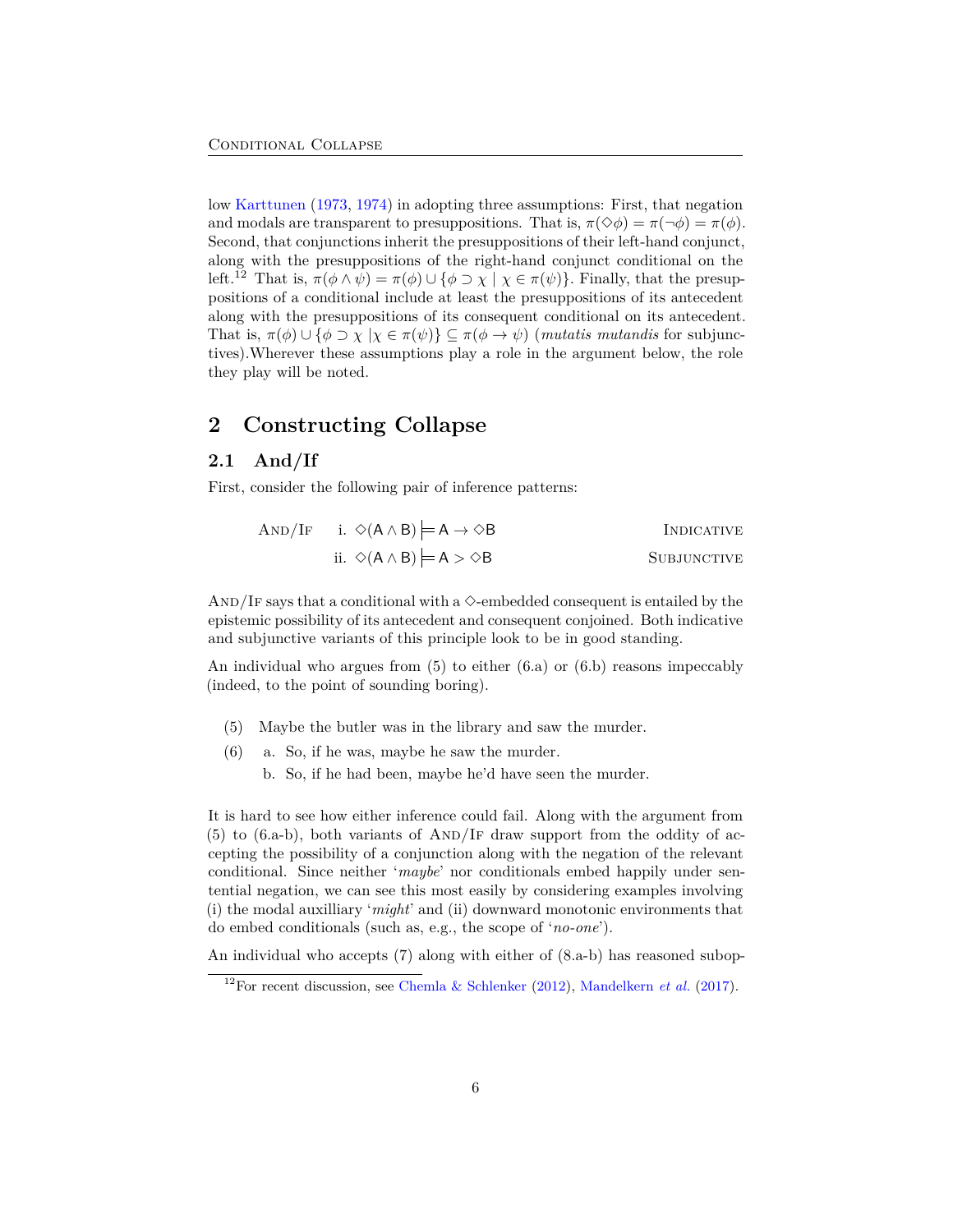timally (indeed, to the point of sounding unintelligible).[13](#page-6-2)*,*[14](#page-6-3)

- <span id="page-6-0"></span>(7) Anyone might buy a winning lottery ticket.
- <span id="page-6-1"></span>(8) a. There is no-one who might win the lottery, if they buy a ticket.
	- b. There is no-one who might win the lottery, if they were to buy a ticket.

These observations are hardly heretical (even if they are not scripture). [Gillies](#page-26-3)  $(2020)$  $(2020)$  endorses the indicative variant of AND/IF explicitly (and [Gillies](#page-26-5) ([2007\)](#page-26-5) the subjunctive, implicitly). Likewise, both will constitute a reasonable inference in the framework of [Stalnaker](#page-31-0) [\(1975](#page-31-0)).

Note that I will take it for granted that the examples above involve a consequent embedded modal (rather than syntactically less plausible wide-scoping). There is good reason to think that, in this position, '*might*' admits both an epistemic and circumstantial reading (see, e.g., [Lewis](#page-29-4) [\(1973,](#page-29-4) [1979](#page-29-5)), [Stalnaker](#page-31-12) [\(1981,](#page-31-12) [1984](#page-31-6)), [DeRose](#page-26-6) [\(1994](#page-26-6), [1999](#page-26-7)), [Bennett](#page-25-7) ([2003\)](#page-25-7) and [Asher & McCready](#page-25-8) ([2007\)](#page-25-8), for discussion). However, the latter reading of ([7\)](#page-6-0)-([8.](#page-6-1)a-b) would appear to be highly unnatural, if it is available at all. Moreover, there is clearly no circumstantial reading of '*maybe*' when it occurs in the same position (e.g., [\(5](#page-5-2))-[\(6](#page-5-3).a-b)). For this reason, I will primarily focus on examples involving the latter expression, employing the modal auxiliary to express epistemic possibility only in environments in which '*maybe*' does not happily embed.

### **2.2 If/And**

Next, consider the following further pair of inference patterns:

IF/AND  
i. 
$$
\diamond A, A \rightarrow \diamond B \models \diamond (A \land B)
$$
  
INDICATIVE  
ii.  $\diamond A, A \ge \diamond B \models \diamond (A \land B)$   
SUBJUNCTIVE  

If/And says that, given the epistemic possibility of its antecedent, a conditional with a  $\Diamond$ -embedded consequent entails the epistemic possibility of its antecedent and consequent conjoined. The two variants are not quite the converses of their And/If counterparts, since they also include the epistemic possibility of the

<span id="page-6-2"></span><sup>&</sup>lt;sup>13</sup>[von Fintel & Iatridou](#page-32-4) ([2003](#page-32-4)) propose the epistemic containment principle (ECP), which states that generalized quantifiers cannot take scope over epistemic modals. The principle does not, however, block the relevant readings of  $(7)-(8)$  $(7)-(8)$  $(7)-(8)$  (which all involve a narrow-scope modal). As von Fintel and Iatridou observe, FCIs such as '*anyone*' are exempt from ECP (196). Similarly, placing the modal in a relative clause with a dummy pronoun in subject position (as in [\(8.](#page-6-1)a-b)) forces a narrow-scope reading.

<span id="page-6-3"></span> $14$ Note that whereas antecedent of  $(6.b)$  $(6.b)$  $(6.b)$  exhibits two layers of past tense and a stative verb, the antecedent embedded in ([8](#page-6-1).b) exhibits a single layer of past tense and eventive verb. This produces in a future-less-vivid interpretation of the latter (**?**), on which the antecedent's reference time is later than the utterance time. In general, the observations in the present section appear robust across different sub-categories of subjunctives.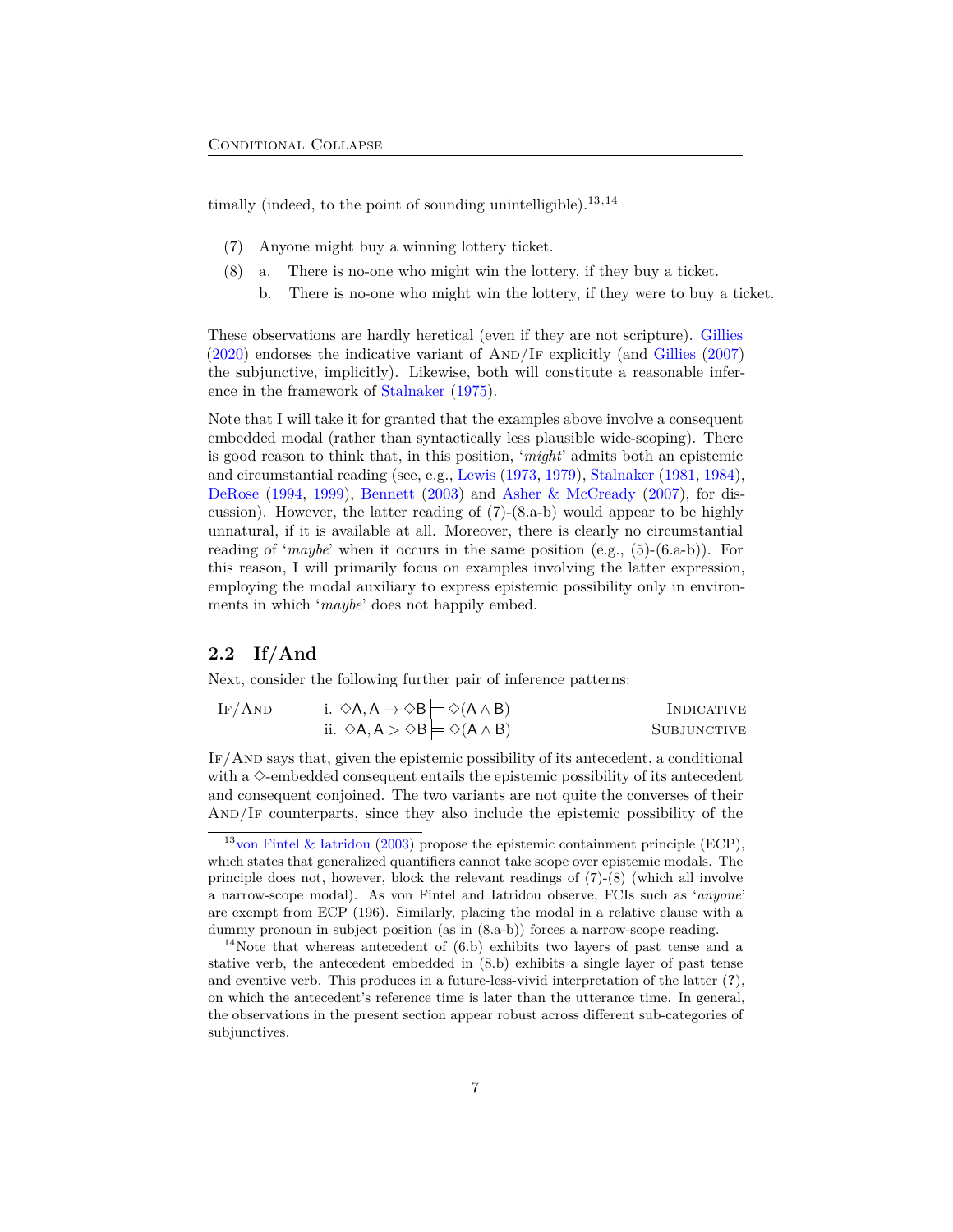antecedent as a premise. However, the difference is superficial. After all, in the former inferences, the possibility of the antecedent is entailed by the possibility of its conjunction with the consequent.

If/And also looks to be in good standing, for both variants. Take the indicative case first. Running the same tests, an individual who argues from  $(9.a)$  $(9.a)$  $(9.a)$  to  $(9.c)$ reasons just as impeccably. Similarly an individual who accepts ([10.](#page-7-1)a-c) reasons just as sub-optimally.

- <span id="page-7-0"></span>(9) a. Maybe the butler was in the library.
	- b. If he was, maybe he saw the murder.
	- c. So, maybe the butler was in the library and saw the murder.
- <span id="page-7-1"></span>(10) a. Anyone might buy a lottery ticket.
	- b. Anyone might win the lottery, if they buy a ticket.
	- c. There is no-one who might buy a winning lottery ticket.

Turning to the subjunctive case, analogous considerations appear to mitigate equally strongly in its favor. The reasoning in [\(11](#page-7-2).a-c) seems just as good as its indicative counterpart. And ([12.](#page-7-3)a-c) seem no less inconsistent.

- <span id="page-7-2"></span>(11) a. Maybe the butler was in the library.
	- b. If he had been, maybe he'd have seen the murder.
	- c. So, maybe the butler was in the library and saw the murder.
- <span id="page-7-3"></span>(12) a. Anyone might buy a lottery ticket.
	- b. Anyone might win the lottery, if they were to buy a ticket.
	- c. There is no-one who might buy a winning lottery ticket.

Again, the observation that these inferences appear valid is not new. The validity of If/And has been previously advocated in [Gillies](#page-26-8) [\(2010](#page-26-8), [2020](#page-26-3)) (for indicatives) and [Gillies](#page-26-5) ([2007\)](#page-26-5) and [Goldstein](#page-27-0) ([2020\)](#page-27-0) (for subjunctives).

Of the two, subjunctive  $IF/AND$  appears the more contentious.<sup>[15](#page-7-4)</sup> Suppose that it is unknown whether the vicar did it, although it is known that whoever did it acted alone. If we suppose, further, that the vicar and the chauffeur are co-conspirators, who frequently engage in misdeeds together, it appears easy to hear the following subjunctive as true:

<span id="page-7-5"></span>(13) If the vicar had done it, maybe the chauffeur would've helped him.

<span id="page-7-4"></span><sup>&</sup>lt;sup>15</sup>I am grateful to an anonymous referee for *Mind* for pressing me on this concern.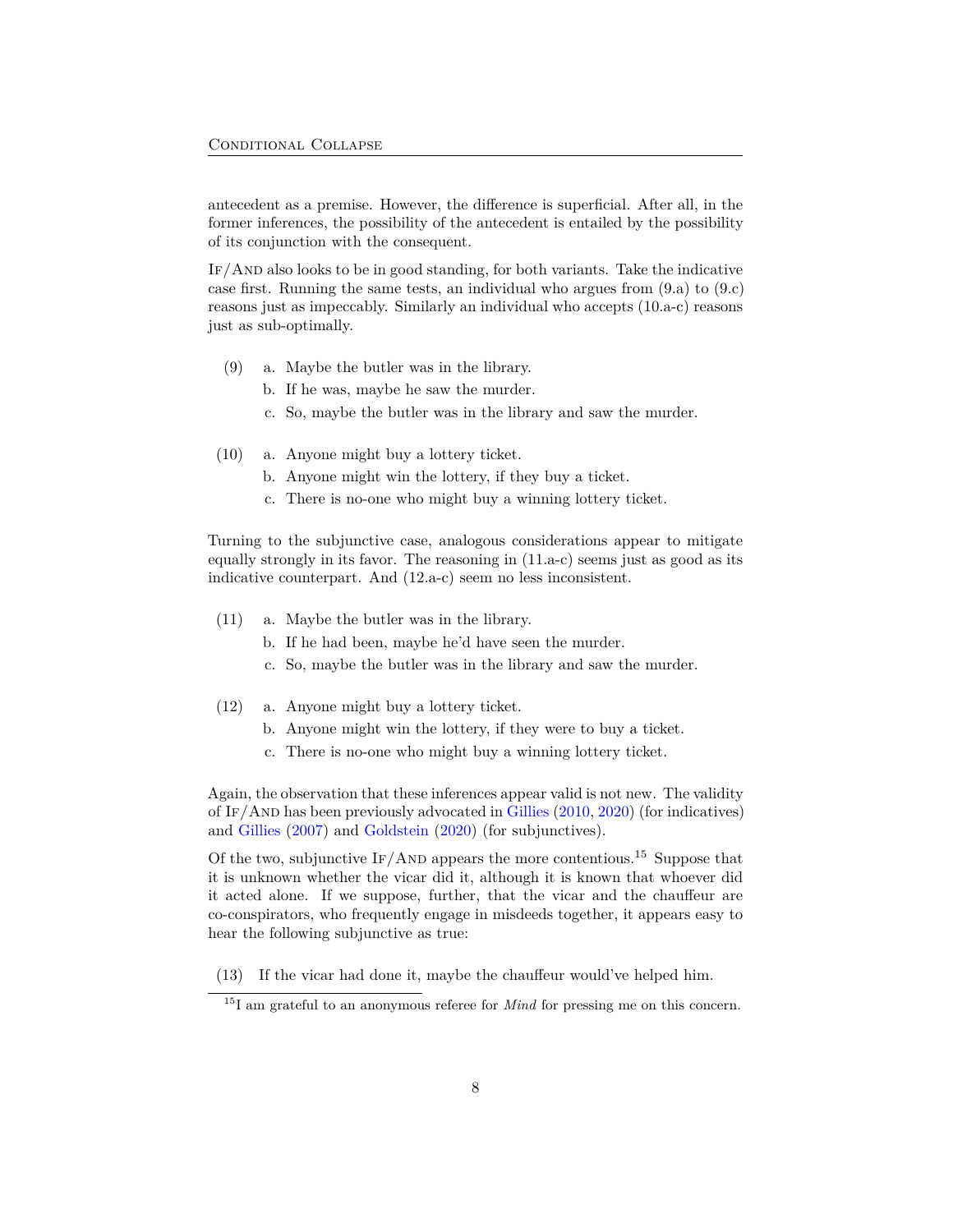Assuming that, at the context at which [\(13](#page-7-5)) is evaluated, it is epistemically possible that the vicar did it but not that he did it with help from the chauffeur, this will amount to a counter-example to subjunctive  $IF/AND$ .

There is evidence that this assumption is not appropriate, however. When combined with an indicative which reports information supposedly settled in the context, the subjunctive degrades substantially.

- <span id="page-8-0"></span>(14) a. ?? If the vicar did it, he acted alone. But if he'd done it, maybe the chauffeur would've helped him.
	- b. ?? If the vicar had done it, maybe the chauffeur would've helped him. But if he did it, he acted alone.

This is surprising. The indicative follows directly from the claim that whoever did it acted alone. Accordingly, if ([13\)](#page-7-5) had a true reading in a context which this information is epistemically necessary, ([14.](#page-8-0)a) and ([14.](#page-8-0)b) should too. This suggests that, for the subjunctive to receive a true reading, what is epistemically possible in the context must be permitted to shift.

This hypothesis gets additional support from a diagnostic test for context shiftiness. [von Fintel & Gillies](#page-32-5) [\(2021](#page-32-5)) (following [Kroch](#page-29-6) [\(1974](#page-29-6))) observe that embedding material under '*although*' prevents covert shifts in context.<sup>[16](#page-8-1)</sup>

<span id="page-8-2"></span>(15) ?? Although the vicar might have done it and whoever did it acted alone, if the vicar had done it, the chauffeur might've helped him.

It is much harder to obtain a true reading of [\(15](#page-8-2)) than ([13\)](#page-7-5). This suggests that, when the latter is heard as true, the context undergoes a shift to either rule out that the vicar did it or rule in that the culprit did not act alone. I will return to the phenomenon of context shiftiness and offer an explanation of how it can be triggered later on (in §[4\)](#page-15-0).

We have now seen two principles, each of which has significant plausibility and has been previously endorsed in both its indicative and subjunctive variants. What has gone unnoticed, however, is that, combined with one other popular principle about '*maybe*'s and '*if*'s, the pairs of  $AND/IF$  and  $IF/AND$  inferences come perilously close to triggering Collapse by themselves.

I am grateful to Matt Mandelkern for bringing examples like (‽.a) to my attention.

<span id="page-8-1"></span><sup>&</sup>lt;sup>16</sup>For example, while  $(*a)$  is acceptable,  $(*b)$  is notably degraded:

<sup>(‽)</sup> a. John will be at the bar. But if he isn't at the bar, he'll be in his office. b. ?? Although John will be at the bar, if he isn't at the bar, he'll be in his office.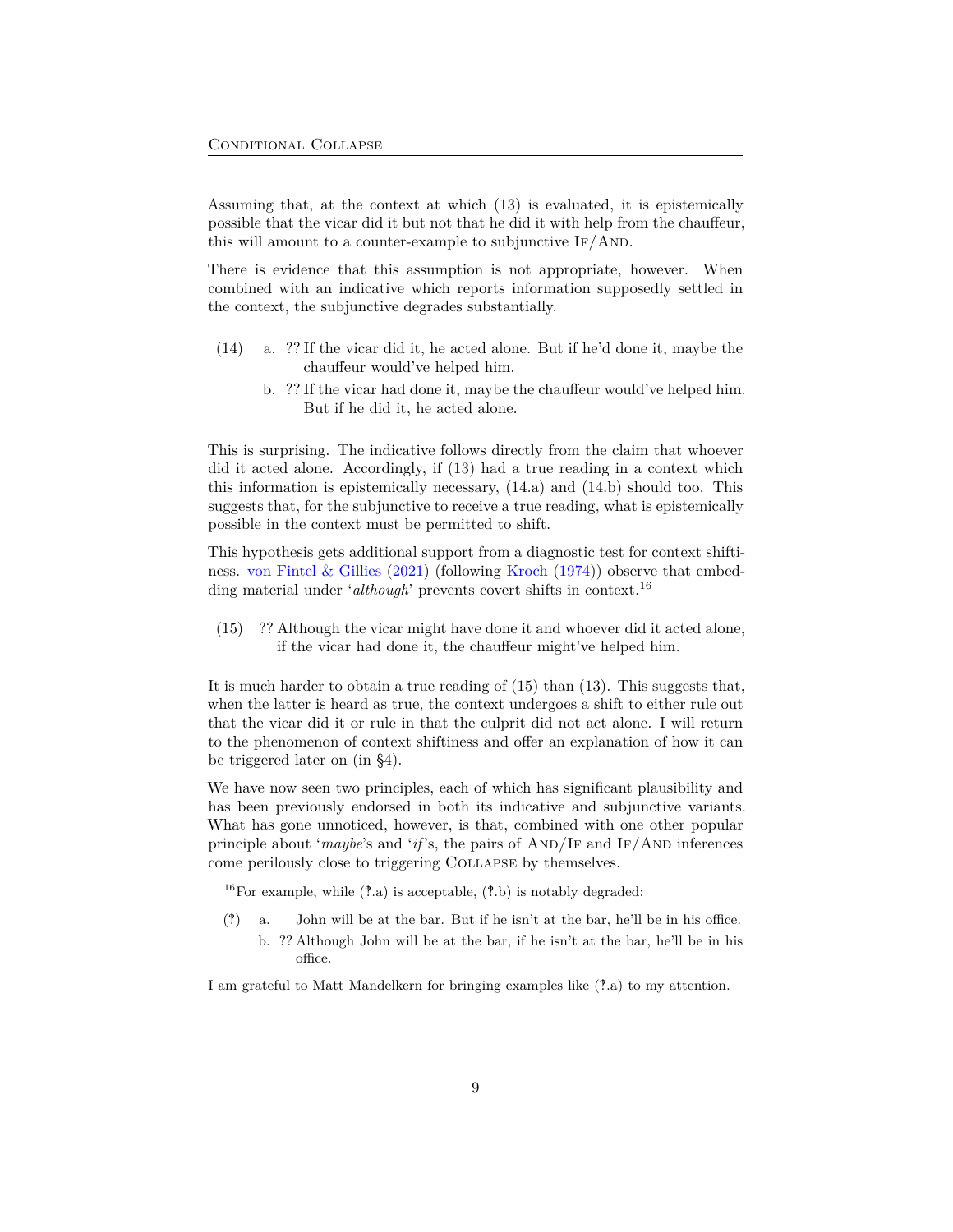### **2.3 Scopelessness & Quasi-Collapse**

Call the principle that  $\diamond$  commutes with conditional antecedents SCOPELESS-NESS:

|  | SCOPELESSNESS i. $A \rightarrow \Diamond B = \models \Diamond (A \rightarrow B)$ | INDICATIVE         |
|--|----------------------------------------------------------------------------------|--------------------|
|  | ii. $A > \Diamond B = \models \Diamond (A > B)$                                  | <b>SUBJUNCTIVE</b> |

SCOPELESSNESS says that conditionals with  $\Diamond$ -embedded consequents are equivalent to the corresponding bare conditionals embedded under  $\Diamond$ . That is, a bare conditional is epistemically possible just in case its consequent is epistemically possible conditional on its antecedent. Scopelessness is explicitly defended by [Gillies](#page-26-3) ([2020\)](#page-26-3) and [Ciardelli](#page-25-9) [\(2021](#page-25-9)) (for indicatives) and by [Stalnaker](#page-31-12) [\(1981](#page-31-12)), [DeRose](#page-26-9) ([1991,](#page-26-9) [1994,](#page-26-6) [1999\)](#page-26-7) and [Goldstein](#page-27-0) ([2020\)](#page-27-0) (for subjunctives). And for both, it is hard to hear any difference between the two scope resolutions:

- <span id="page-9-0"></span>(16) a. If the butler was in the library, maybe he saw the murder.
	- b. Maybe, if the butler was in the library, he saw the murder.
- <span id="page-9-1"></span>(17) a. If the butler had been in the library, maybe he would've seen the murder.
	- b. Maybe, if the butler had been in the library, he would've seen the murder.

[\(16](#page-9-0).a-b) and ([17.](#page-9-1)a-b) seem to be just different ways of saying the same thing. Someone who accepted one member of each pair but denied the other would sound incoherent. Moreover, Scopelessness accords with a broader observation about epistemic operators in conditionals. It is widely recognized that other epistemic operators (i.e., '*probably*', '*presumably*','*certainly*', etc.) appear scopeless with respect to conditionals. As with '*maybe*', [\(18](#page-9-2).a-b) seem like different ways of saying the same thing.

- <span id="page-9-2"></span>(18) a. If the butler [was/had been] in the library, he [probably/presumably/certainly] [saw/would've seen] the murder.
	- b. [Probably/presumably/certainly], if the butler [was/had been] in the library, he [saw/would've seen] .

Some might worry whether [\(16](#page-9-0).b) and ([17.](#page-9-1)b) in fact involve an epistemic possibility modal taking wide-scope over a conditional. Perhaps, instead, the antecedent occurs in a parenthetical, without scoping under the modal. Fortunately, we do not need to adjudicate this issue. Considering response particle uses of '*maybe*' gives us an alternative way of evaluating its behavior when taking wide scope over a conditional (cf. [Krifka](#page-29-7)  $(2015)$  $(2015)$ ). In each of  $(19.a-b)$  $(19.a-b)$  $(19.a-b)$ , it would be incoherent to for someone to agree with B's response while denying  $(16.a)/(17.a)$  $(16.a)/(17.a)$  $(16.a)/(17.a)$  $(16.a)/(17.a)$  (or *vice versa*).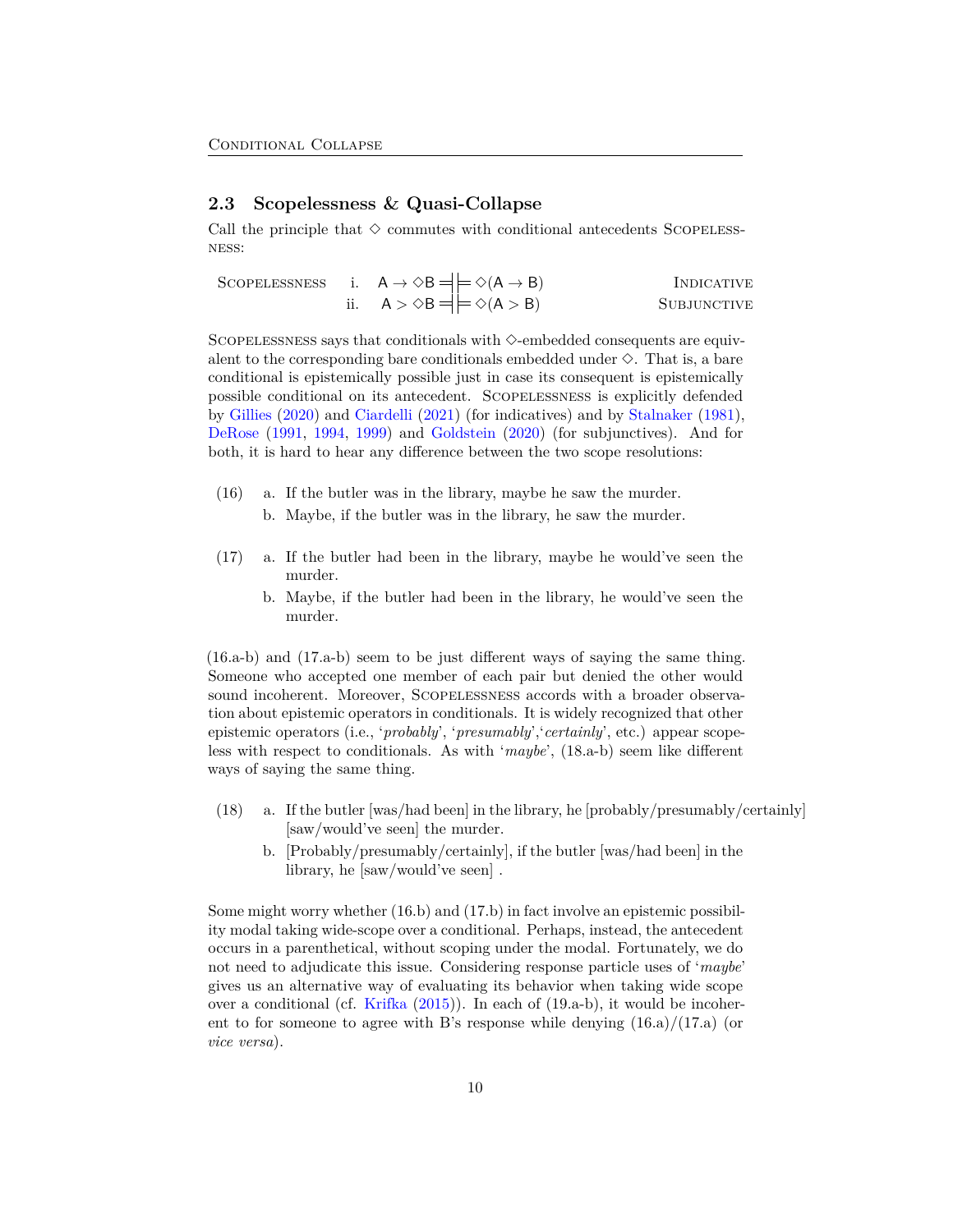- <span id="page-10-0"></span>(19) a. *A*: If the butler did it, he used the candlestick. *B*: Maybe.
	- b. *A*: If the butler had done it, he'd have used the candlestick. *B*: Maybe.

We have looked at three pairs of plausible seeming principles connecting '*if*'s and '*maybe*'s. Each of these principles seems good in both indicative and subjunctive forms. However, taken together, the three pairs of principles have a potentially surprising consequence. Let Quasi-Collapse be the principle that indicatives and subjunctives are equivalent when embedded under  $\diamond$ :

 $\text{Quasi-COLLapse} \quad \diamond (A \rightarrow B) = \models \diamond (A > B)$ 

Each direction of Quasi-Collapse can be derived from Scopelessness, the indicative or subjunctive variant of  $IF/AND$  and the corresponding subjunctive/indicative variant of  $AND/IF$ .

Fact 1. AND/IF, IF/AND and SCOPELESSNESS imply QUASI-COLLAPSE.

Take the left-to-right direction first. By indicative  $IF/AND$ , we know that  $\Diamond A, A \rightarrow \Diamond B \models \Diamond (A \land B)$ . By subjunctive AND/IF, we also know that  $\Diamond (A \land B) \models$ A >  $\diamond$ B. Yet  $\diamond$ (A  $\wedge$  B) introduces no new presuppositions of its own.<sup>[17](#page-10-1)</sup> Thus, by Strawson Cut, it follows that  $\Diamond A, A \rightarrow \Diamond B \models A > \Diamond B$ . But, by INDICA-TIVE LICENSING,  $\Diamond A$  is a presupposition of  $A \rightarrow \Diamond B$ . So, by Reduction, it follows that  $A \to \Diamond B \models A > \Diamond B$ . Since  $\Diamond$  is transparent to presupposition,<sup>[18](#page-10-2)</sup> SCOPELESSNESS allows us to derive that  $\Diamond(A \rightarrow B) \models \Diamond(A > B)$ , via Strawson Cut.

Equivalent reasoning, *mutatis mutandis*, is sufficient to demonstrate that the right-to-left direction,  $\Diamond$ (A > B)  $\models \Diamond$ (A  $\rightarrow$  B), follows from SCOPELESSNESS, subjunctive IF/AND and indicative  $\text{AND}/\text{IF}^{19}$  $\text{AND}/\text{IF}^{19}$  $\text{AND}/\text{IF}^{19}$  Thus anyone who accepts both variants of the three principles (as, I've been suggesting, they should) is committed to Quasi-Collapse. Quasi-Collapse is distinct from Collapse. However, the latter follows from the former given one further common assumption.

### **2.4 Informationality & Collapse**

Informationality says that entailment relations between epistemic necessities are constrained by entailment relations between their prejacents. B being epistemically necessary follows from A being epistemically necessary only if B follows from A.

<span id="page-10-1"></span><sup>&</sup>lt;sup>17</sup>Since, by assumption,  $\pi$ ( $\Diamond$ (A  $\land$  B)) =  $\pi$ (A) ∪ {A ⊃  $\chi$ | $\chi$  ∈  $\pi$ (B)}) and  $\pi$ (A → <sup>3</sup>B) *<sup>⊆</sup> <sup>π</sup>*(A) *∪ {*<sup>A</sup> *<sup>⊃</sup> <sup>χ</sup>|<sup>χ</sup> <sup>∈</sup> <sup>π</sup>*(B)*}*)

<span id="page-10-2"></span><sup>&</sup>lt;sup>18</sup>Which guarantees that  $\pi(\diamond(A \to B)) = \pi(A \to \diamond B)$  and, *mutatis mutandis*, for *>*.

<span id="page-10-3"></span> $19$ Note that, in the right-to-left direction of proof, Reduction will employ the fact that the conclusion has  $\Diamond A$  as a presupposition, rather than the premise.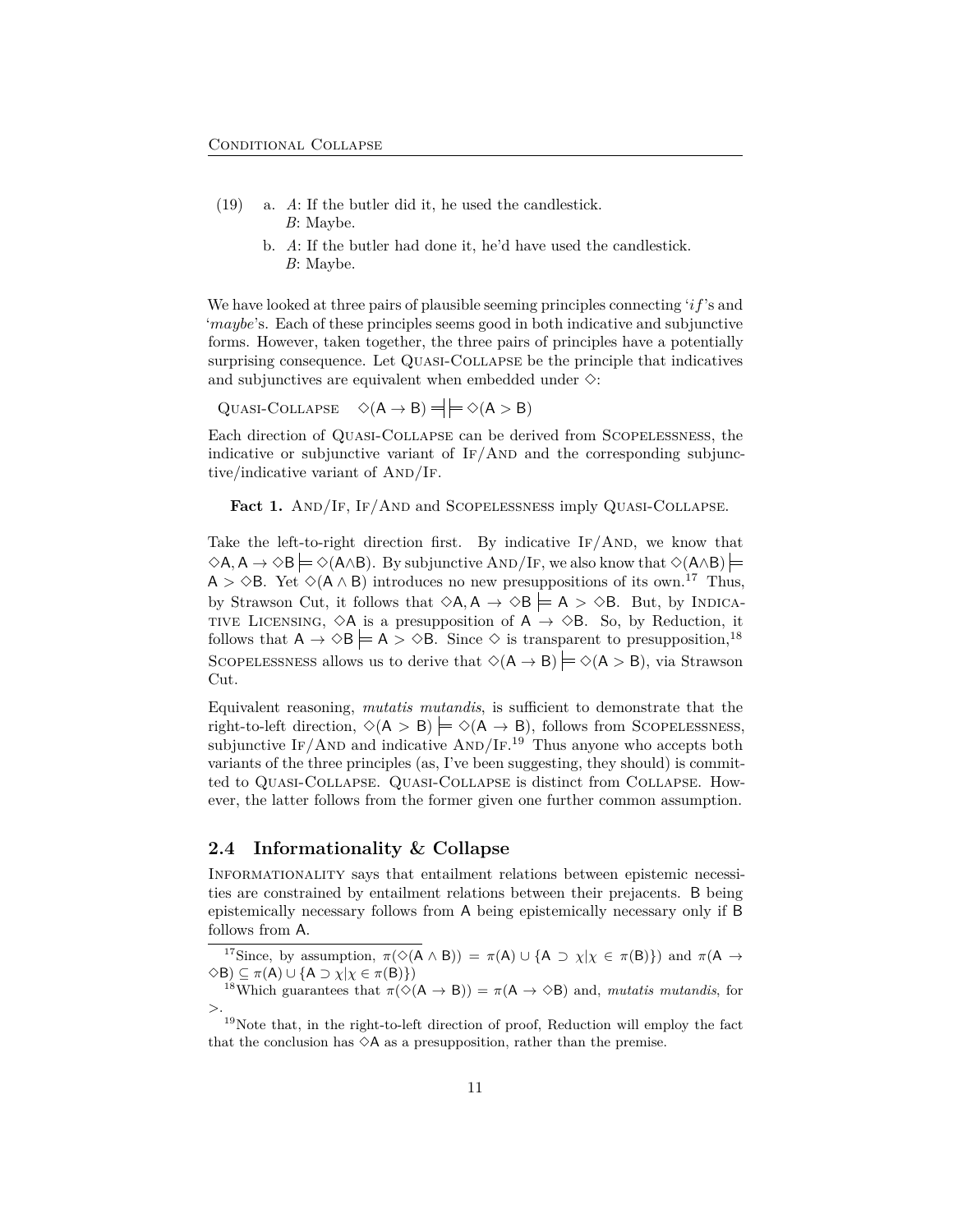INFORMATIONALITY  $\Box A \models \Box B$  only if  $A \models B$ 

Informationality is a key property of many so-called 'informational' approaches to arguments involving epistemic modals ([Bledin](#page-25-10) [\(2014](#page-25-10)); [Santorio](#page-30-6) [\(forthcoming\)](#page-30-6)). It is accepted in domain semantics for informational entailment [\(Yalcin](#page-32-3) ([2007\)](#page-32-3)); in update semantics for both update-to-test and test-to-test entailment ([Veltman](#page-31-9) ([1996](#page-31-9))); as well as in acceptance semantics (Hawke  $\&$ [Steinert-Threlkeld](#page-27-6) [\(2018](#page-27-6), [2020](#page-27-7))), path semantics [Santorio](#page-30-6) [\(forthcoming\)](#page-30-6); [Gold](#page-27-8)[stein & Santorio](#page-27-8)  $(2021)$  $(2021)$  and attitude semantics  $(Ciardelli (2021))$  $(Ciardelli (2021))$  $(Ciardelli (2021))$  $(Ciardelli (2021))$  $(Ciardelli (2021))$ . Similarly, it is also accepted in [Incurvati & Schlöder](#page-27-9)  $(2017, 2019, 2021)$  $(2017, 2019, 2021)$  $(2017, 2019, 2021)$  $(2017, 2019, 2021)$  $(2017, 2019, 2021)$  $(2017, 2019, 2021)$  $(2017, 2019, 2021)$ 's multilateral epistemic logic.

However, acceptance of INFORMATIONALITY is not distinctive of informational approaches to entailment. It is also accepted in domain semantics for the noninformational, truth-preserving entailment relation (what [Yalcin](#page-32-3) [\(2007](#page-32-3)) terms 'standard consequence'). And it is likewise accepted in relational frameworks, such as [Mandelkern](#page-29-8)  $(2019)$  $(2019)$ 's bounded semantics.<sup>[20](#page-11-0)</sup>

The widespread appeal of INFORMATIONALITY can be brought out by considering what it would take for it to fail. Failure of INFORMATIONALITY would need there to exist a pair of consistent (non-modal) claims where the necessity of one sufficed to make the other epistemically impossible. That is, it would require that, for some consistent A and B,  $\Box A$  could nevertheless be inconsistent with  $\Diamond B$ .

Given Informationality, Quasi-Collapse leads directly to Collapse.

<span id="page-11-1"></span>Fact 2. INFORMATIONALITY and QUASI-COLLAPSE imply COLLAPSE.

First, observe that contraposition is a safe rule for Strawson entailment. Accordingly, from QUASI-COLLAPSE and the fact that  $\diamond$  and  $\square$  are duals, we can infer  $\Box \neg (A > B) = \models \Box \neg (A \rightarrow B)$ . Applying INFORMATIONALITY allows us to conclude  $\neg(A > B) \stackrel{\text{def}}{=} \neg(A \rightarrow B)$ . Finally, a further application of contraposition to each direction of the equivalence gives us Collapse (repeated below).

 $COLLAPSE \tA \rightarrow B = \t| A > B.$ 

For this reason, things are more complicated for views which combine a noninformational consequence relation with a strict conditional account of the indicative. Some versions of these views generate counter-examples even to the restricted variant of the principle. For example, in domain semantics with standard consequence (A *∧ ¬*(*⊤ ⊃ ¬*A)) *⊥* and yet A *∧ ¬*(*⊤ ⊃ ¬*A) *̸ ⊥*. And in relational semantics,  $\square(A \supset B)$   $\square\square(A \supset B)$  is valid in S4, but  $A \supset B$   $\square(A \supset B)$  is not.

<span id="page-11-0"></span> $^{20}$ It is important, here, that INFORMATIONALITY is restricted to the fragment of the language free of  $\Diamond$ . While the more general variant of the principle which ranges over the full language will hold in informational approaches to entailment, it may fail in non-informational frameworks.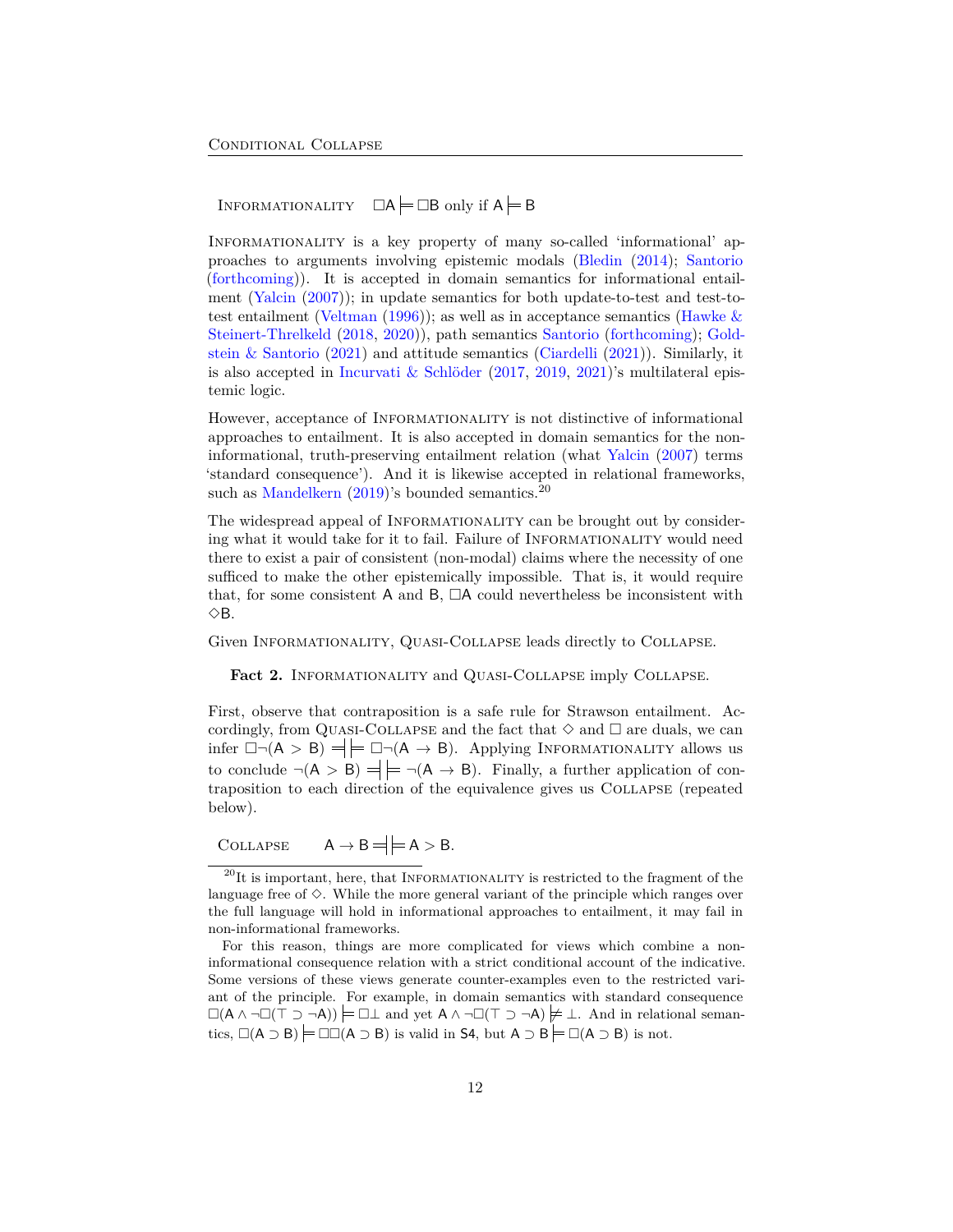This is a striking result. Collapse looks, at first glance, to be in tension with the articles of faith which state that indicatives and subjunctives differ in meaning. It also appears to be in tension with the observation that judgments about pairs of corresponding indicatives and subjunctives (like [\(4](#page-2-2).a-b)) can diverge.

Faced with this tension, a tempting response is to deny INFORMATIONALITY. After all, unlike the other principles which lead to collapse, INFORMATIONALITY is motivated primarily by theoretical considerations. And although popular, it is hardly doctrine.

However, while denying Informationality is a way of resisting Collapse, it is not a particularly promising way of resisting the troublesome consequences of Collapse. As we saw in the proof of **Fact [2](#page-11-1)**, Quasi-Collapse by itself implies that, where both are licensed, the negation of an indicative is epistemically necessary if and only if the negation of the corresponding subjunctive is epistemically necessary, too. That is,  $\Box \neg(A \rightarrow B)$  and  $\Box \neg(A > B)$  are Strawson co-entailing.

A common picture has it that you are in a position to deny a claim if and only if its negation is epistemically necessary ([Willer](#page-32-6) [\(2013](#page-32-6)); [Incurvati & Schlöder](#page-27-9)  $(2017, 2021)$  $(2017, 2021)$  $(2017, 2021)$  $(2017, 2021)$ .<sup>[21](#page-12-1)</sup> Given this assumption, QUASI-COLLAPSE will imply that, where both are licensed, you are in a position to deny a subjunctive if and only if you are in a position to deny the corresponding indicative. Yet this is no less at odds with judgments about Adams pairs than Collapse itself. After all, someone may deny ([4.](#page-2-2)b) despite not being in a position to deny [\(4](#page-2-2).a).

Similarly, given STRICTNESS ([§3](#page-12-0), below), QUASI-COLLAPSE implies that someone who takes its antecedent to be epistemically possible is in a position to deny a subjunctive if and only if they are in a position to deny that the corresponding material conditional is epistemically necessary.

In §[§3](#page-12-0)[-4](#page-15-0), I will argue that the tension between Collapse and orthodoxy is merely apparent. The two are compatible. Indeed, I will suggest, the principle fits naturally into an appealing picture of the semantic and pragmatic differences between indicatives and subjunctives. The primary goal of [§4](#page-15-0) is to provide an account of divergent judgments about indicatives and subjunctives which is consistent with Collapse. Before taking up that task, however, [§3](#page-12-0) examines the philosophical consequences of Collapse in greater detail.

## <span id="page-12-0"></span>**3 Collapse Considered**

Collapse says that indicatives and subjunctives are Strawson equivalent. To some, this might seem tantamount to denying a central article of conditional

<span id="page-12-1"></span><sup>&</sup>lt;sup>21</sup>Assuming that (i) you are in a position to deny A if and only if you are in a position to assert *¬*A and (ii) what is epistemically necessary is what is known, proponents of a knowledge norm on assertion will also be committed to this principle ([Unger](#page-31-13) ([1975\)](#page-31-13) [Williamson](#page-32-7) ([1996](#page-32-7), [2000](#page-32-8)), [DeRose](#page-26-10) [\(1996,](#page-26-10) [2002\)](#page-26-11), [Adler](#page-25-11) ([2002](#page-25-11)))).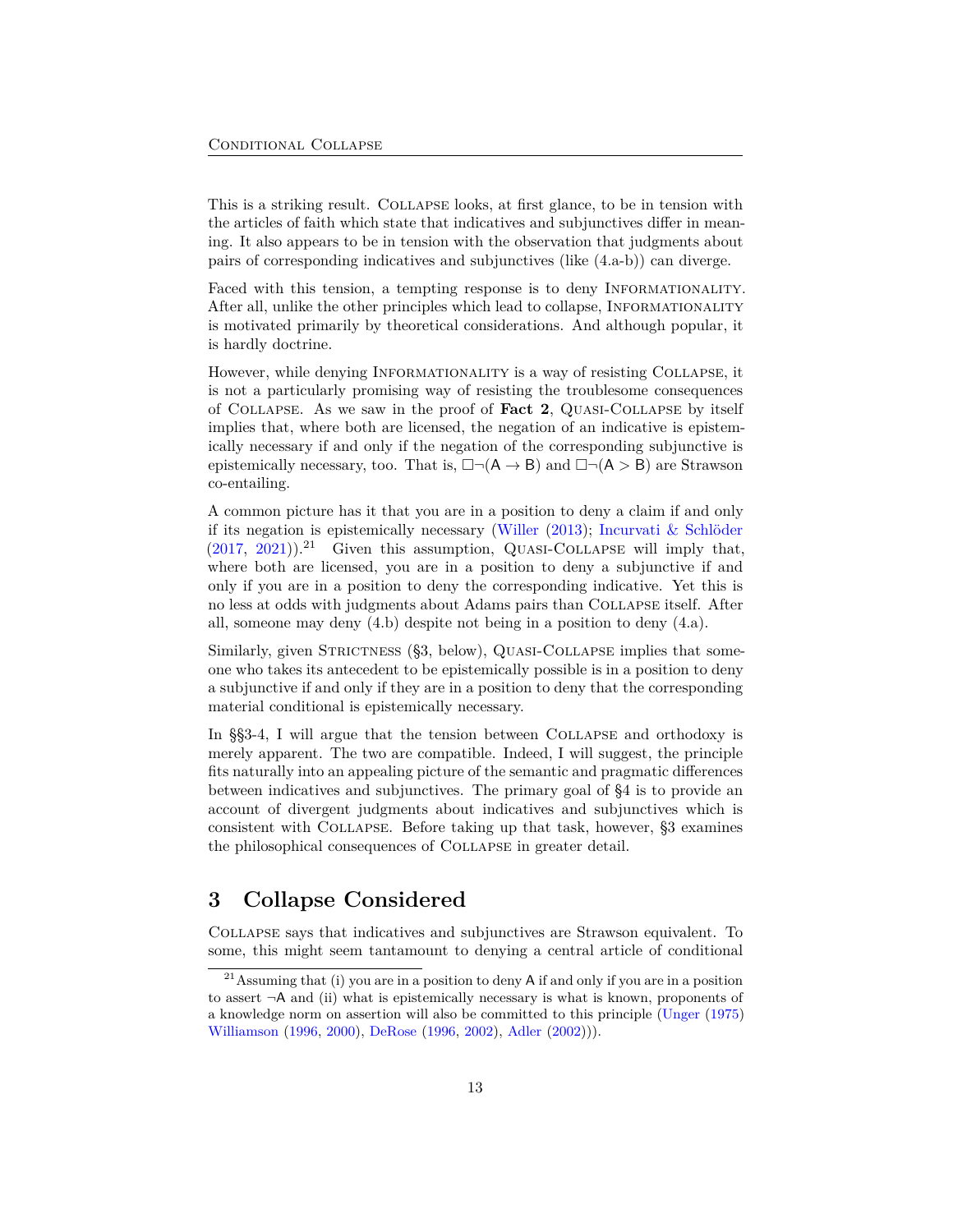#### faith.

It might, but it shouldn't. Strawson equivalence requires that the truth values of the two conditionals coincide at those contexts which license both. However, it allows for substantial differences in which contexts license each. As a result, it allows each conditional to be governed by a substantially different logic.

The conditional articles of faith state that indicatives and subjunctives differ in meaning. This is consistent with their Strawson equivalence.<sup>[22](#page-13-0)</sup> Indeed, one might argue that showing the conditionals to differ in their presuppositions or their logic *amounts* to showing them to differ in meaning. We do not need to defend this stronger claim here, however. What is relevant is that the adherent of Collapse is not thereby committed to the identity of indicatives' and subjunctives' meanings.

It does not, however, follow that Collapse is neutral with respect to the traditional picture of indicatives and subjunctives. While it may be compatible with attributing different meanings to the two forms, Collapse casts doubt on one of the key ways in which those meanings are typically taken to differ.

Indicative conditionals are widely held to be information sensitive (see, e.g., [Gib](#page-26-1)[bard](#page-26-1) [\(1981](#page-26-1)), [Veltman](#page-31-10) ([1985\)](#page-31-10), [Yalcin](#page-32-3) [\(2007](#page-32-3), [2012](#page-32-9)) and [Kolodny & MacFarlane](#page-28-10) [\(2010](#page-28-10))). The truth value of an indicative in context appears to depend, in part, on what information that context makes salient. To see this, consider a case with the following structure (which is a symmetric variant of [Gibbard](#page-26-1) [\(1981](#page-26-1), 231)'s original 'Sly Pete' example).[23](#page-13-1)

An individual (The GameMaster) places a ball under one of three cups (Red, Blue, Yellow). Two contestants (A, B) must guess under which cup the ball has been placed. Before they do, however, The GameMaster will privately reveal one of the empty cups to each of them. Suppose that The GameMaster places the ball under the Red cup. She reveals to Contestant A that it is not under the Blue cup, and, to Contestant B, that it is not under the Yellow cup. Intuitively, A could truthfully assert [\(20](#page-13-2)) (but not ([21\)](#page-13-3)). In contrast, B could truthfully assert  $(21)$  $(21)$  (but not  $(20)$  $(20)$ ):

- <span id="page-13-2"></span>(20) If the ball is not under Red, then it is under Yellow.
- <span id="page-13-3"></span>(21) If the ball is not under Red, then it is under Blue.

Yet the only apparent difference between A and B's contexts of utterance is the

<span id="page-13-0"></span> $22$ The more general point, that, for an appropriate entailment relation, equivalence between two sentences does not imply sameness of meaning is familiar in the logic of conditionals (cf., in particular, [Stalnaker](#page-31-0) [\(1975\)](#page-31-0), [von Fintel](#page-31-11) ([2001\)](#page-31-11), [Gillies](#page-26-2) [\(2009\)](#page-26-2), and [Cariani & Goldstein](#page-25-4) ([2018](#page-25-4))).

<span id="page-13-1"></span> $^{23}$ For extended discussion of cases of with this structure (both symmetric and asymmetric), see in particular [Stalnaker](#page-31-6) ([1984\)](#page-31-6), [Lycan](#page-29-9) [\(2001\)](#page-29-9), [Bennett](#page-25-7) ([2003](#page-25-7)), [Rothschild](#page-30-7) [\(2015\)](#page-30-7), [Goldstein](#page-27-11) [\(2019b\)](#page-27-11), and [Dorr & Hawthorne](#page-26-12) ([manuscript\)](#page-26-12).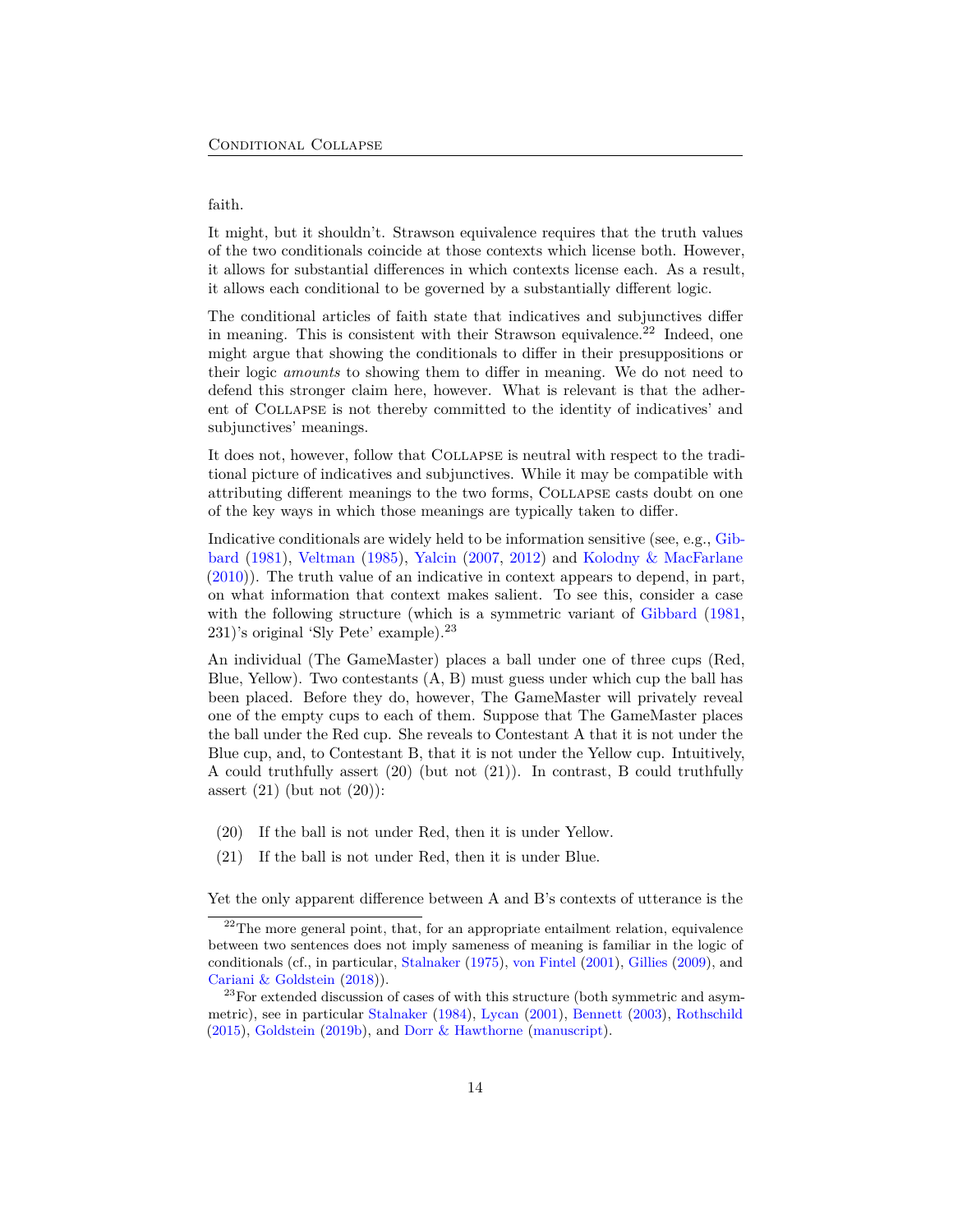body of information they make salient. Presumably, A's information is salient in the former, whereas B's is salient in the latter.

Subjunctives are standardly taken to be information insensitive. A common way to motivate this is to note that in normal contexts the truth of  $(22)-(23)$  $(22)-(23)$  $(22)-(23)$  $(22)-(23)$ , unlike their indicative variants, appears to depend entirely on the dispositions of The GameMaster—it is not sensitive to what the contestants know.

- <span id="page-14-0"></span>(22) If the the ball hadn't been under Red, it would have been under Yellow.
- <span id="page-14-1"></span>(23) If the the ball hadn't been under Red, it would have been under Blue.

Yet according to Collapse, the truth-values of corresponding indicatives and subjunctives coincide at contexts which licenses both. Accordingly, if indicatives are information sensitive in such contexts, subjunctives must be too.

We can make the same point in a less neutral way. An apparent symptom of the information sensitivity of indicatives is the equivalence of [\(20\)](#page-13-2) and([24\)](#page-14-2) (and, equally,  $(21)$  $(21)$  and  $(25)$  $(25)$ .

- <span id="page-14-2"></span>(24) The ball must either be under Red or Yellow.
- <span id="page-14-3"></span>(25) The ball must either be under Red or Blue.

Someone who denied ([24\)](#page-14-2) could not coherently accept [\(20\)](#page-13-2). And, equally, someone who accepted  $(24)$  $(24)$  $(24)$  could not coherently deny  $(20)$  $(20)$ . This motivates STRICTness (endorsed by, e.g., [Warmbrod](#page-32-10) [\(1983](#page-32-10)), [Veltman](#page-31-10) [\(1985](#page-31-10)), [Dekker](#page-26-13) [\(1993](#page-26-13)), [von](#page-31-8) [Fintel](#page-31-8) ([1999\)](#page-31-8), [Gillies](#page-26-14) [\(2004](#page-26-14), [2009](#page-26-2)), [Yalcin](#page-32-3) ([2007\)](#page-32-3), [Starr](#page-31-2) [\(2014b](#page-31-2)[,c\)](#page-31-4), and [Holguín](#page-27-12) [\(Forthcoming](#page-27-12)), amongst others):

 $STRICTNESS \quad \Box(\neg A \lor B) = \models A \rightarrow B$ 

STRICTNESS says that indicative conditionals are Strawson equivalent to the epistemic necessity of the corresponding material conditional. Yet together, COLLAPSE and STRICTNESS imply EPISTEMICITY.<sup>[24](#page-14-4)</sup>

EPISTEMICITY  $\Diamond A \land (A > B) = \Big| \Big| = \Diamond A \land \Box (\neg A \lor B)$ 

Epistemicity says that, in contexts in which its antecedent is epistemically possible, a subjunctive is equivalent to the epistemic necessity of the corresponding material conditional. Epistemic necessity claims are uncontroversially

<span id="page-14-4"></span><sup>&</sup>lt;sup>24</sup>Proof: By the right-to-left direction of COLLAPSE, we know that  $\Diamond A \land (A > B)$ A → B. By the right-to-left direction of STRICTNESS, INDICATIVE LICENSING, and Reduction we also know that  $A \to B \models \Diamond A \land \Box(\neg A \lor B)$ . Yet  $\Diamond A \land (A > B) \models \bigwedge \pi(A \to B)$ B). So, by Strawson Cut, we can conclude that  $\Diamond A \land (A > B) \models \Diamond A \land \Box(\neg A \lor B)$ . Equivalent reasoning, with the left-to-right directions of each principle establishes the right-to-left direction of EPISTEMICITY.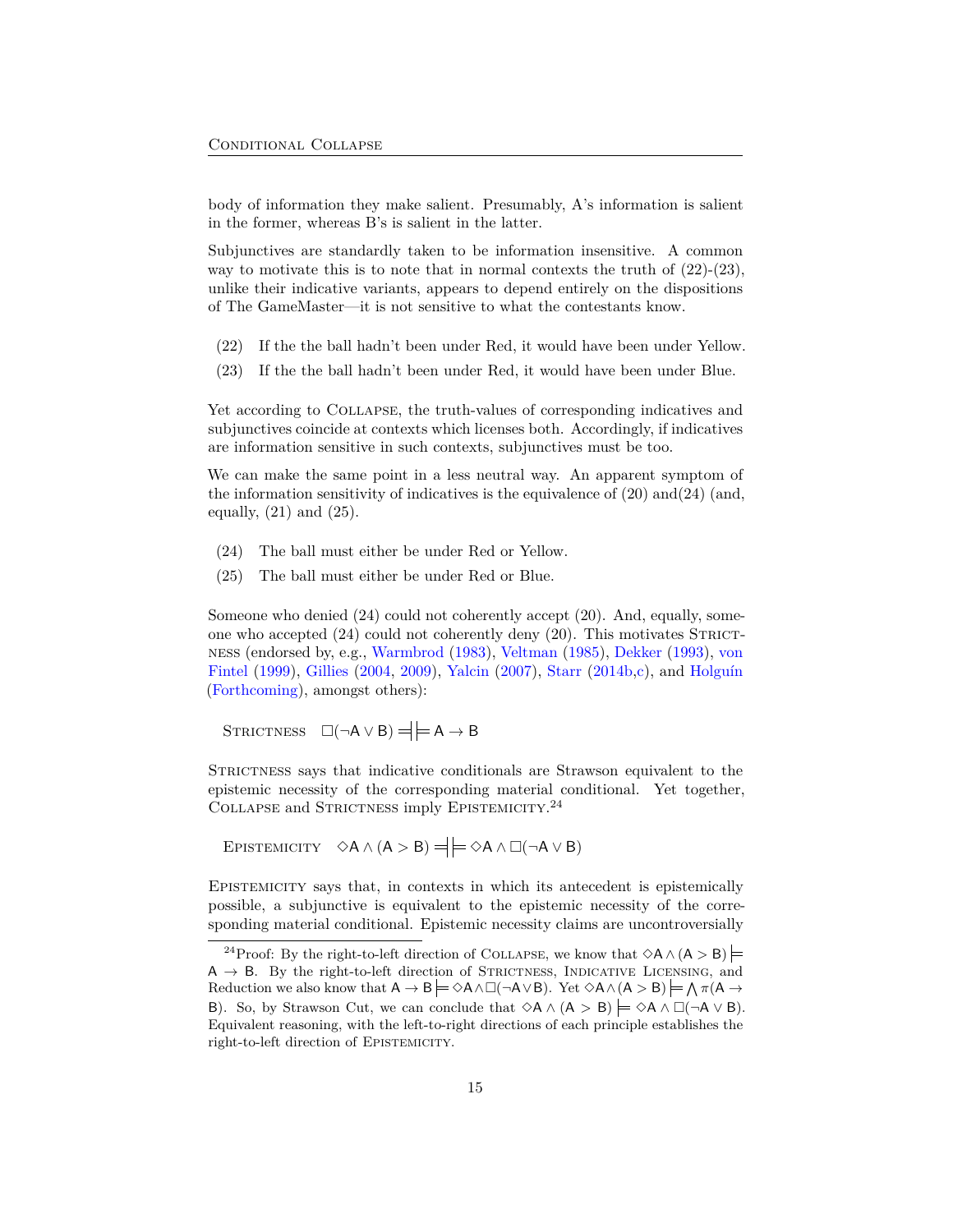information sensitive.<sup>[25](#page-15-1)</sup> So, given STRICTNESS, COLLAPSE implies that, in noncounterfactual contexts, subjunctives are information sensitive, too.

While this conflict with the traditional picture, it is not without precedent. Others have observed that subjunctives can sometimes permit information sensitive readings which are equivalent to their indicative counterparts (see, in particular, [Edgington](#page-26-15) ([2007,](#page-26-15) 211)).

For example suppose Contestant A guesses that the ball is under Yellow and Contestant B that it is under Blue. After the ball is revealed to be under Red, each contestant could justify her guess along the lines of ([26\)](#page-15-2), *mutatis mutandis*. And, equally, a third party could rationalize their guesses along the lines of [\(27](#page-15-3)):

- <span id="page-15-2"></span>(26) Ah well—I had a 50% chance of guessing correctly: if it hadn't been under Red, it would have been under [Yellow/Blue].
- <span id="page-15-3"></span>(27) Contestant  $[A/B]$ 's guess wasn't so bad. After all, she knew that if it hadn't been under Red, it would have been under [Yellow/Blue].

Here, both ([26\)](#page-15-2) and ([27\)](#page-15-3) ascribe past possession of the information that the contestant would have expressed with the corresponding indicative, prior to learning the location of the ball. Similarly, [Khoo](#page-28-1) ([2015\)](#page-28-1) has recently argued for the availability an information sensitive reading of subjunctives on the basis of assumptions about the contribution of indicative and subjunctive mood.

Nevertheless, the mere availability of an information sensitive reading of subjunctives is insufficient to fully address the concerns raised by Collapse. We need to explain why, in contexts which license both, subjunctives frequently permit an information insensitive reading that is not available for the indicative. And we also need to explain why, in the same contexts, the information sensitive reading of the indicative is frequently unavailable for the subjunctive. I turn to this issue in the following (and final) section.

## <span id="page-15-0"></span>**4 Collapse in Context**

#### <span id="page-15-5"></span>**4.1 Adams Pairs**

In many (non-counterfactual) contexts, judgments about corresponding indicatives and subjunctives diverge. Call instance of this phenomenon 'Adams' pairs (following [Adams](#page-25-12) ([1970,](#page-25-12) [1975\)](#page-25-13)).[26](#page-15-4)

Here is one example. Sherlock is investigating the murder. No-one can be ruled out, but some suspects are more naturally suited to the crime than others. The

<span id="page-15-1"></span><sup>&</sup>lt;sup>25</sup>See, e.g., [Hacking](#page-27-13) [\(1967\)](#page-27-13), [DeRose](#page-26-9) ([1991](#page-26-9)), Egan *[et al.](#page-26-16)* [\(2005\)](#page-26-16), and [von Fintel](#page-31-14)  $\&$  Gillies ([2007](#page-31-14), [2010\)](#page-32-11) for classic discussion of precisely what information they are sensitive too.

<span id="page-15-4"></span><sup>26</sup>The *locus classicus* here involves differences in the level of paranoia required for one to accept certain indicatives vs. subjunctives about JFK's assassination.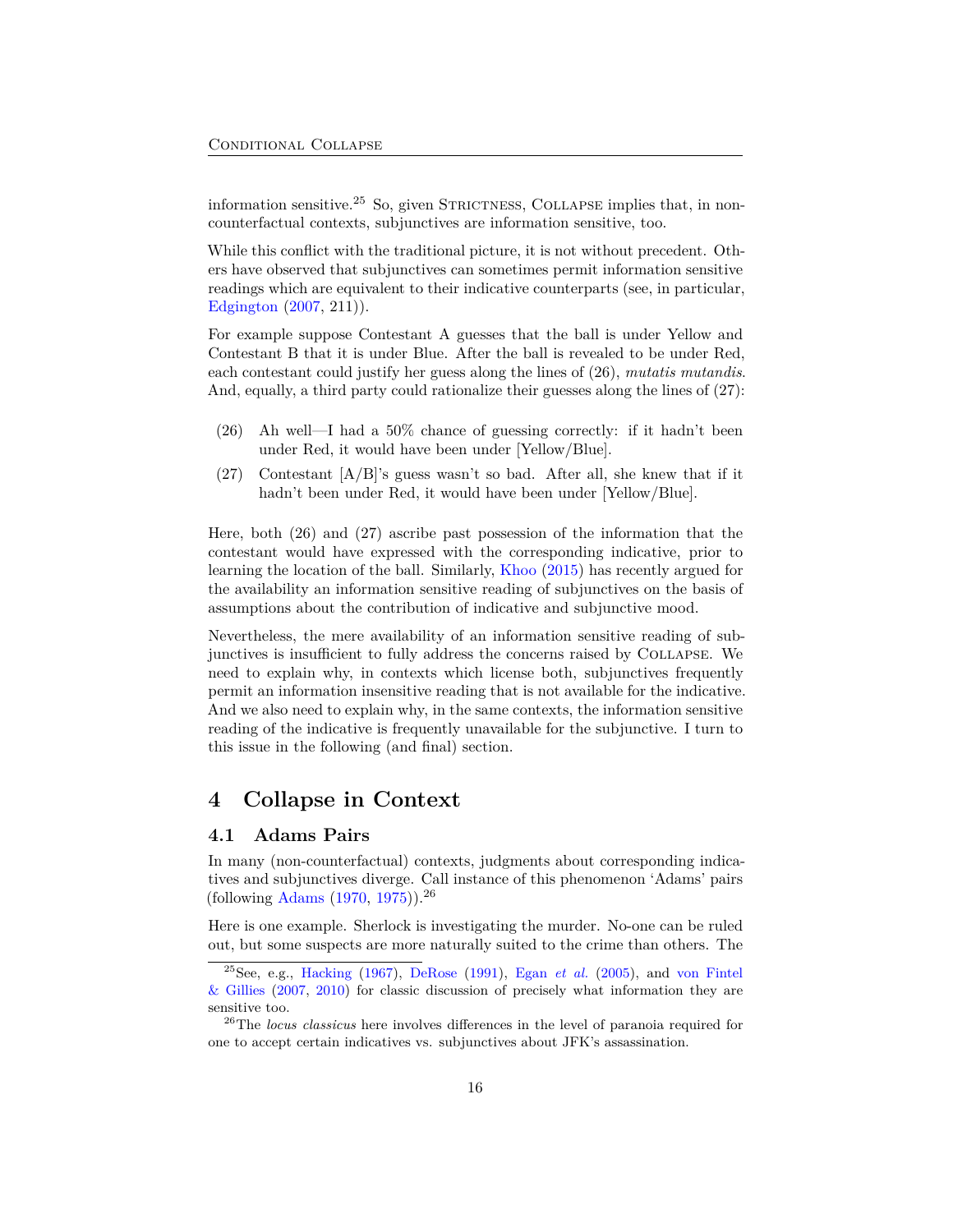vicar, in particular, is notoriously clumsy and inept. Suppose that an initial search of the murder scene has produced no evidence. In this context, [\(4](#page-2-2).a) appears true (as uttered by Sherlock, at least). Intuitively, it reports Sherlock's information that either the vicar is innocent or he covered his tracks well.

- ([4\)](#page-2-2) a. If the vicar did it, he didn't leave any clues.
	- b. If the vicar had done it, he wouldn't have left any clues.

In contrast, ([4.](#page-2-2)b) appears false . Intuitively, rather than reporting Sherlock's information, it makes a (dubious) claim about the vicar's disposition to commit murder competently. Both conditionals are licensed in the context at which they are evaluated. Hence, it seems we have a counter-example to Collapse.

Our judgments about ([4.](#page-2-2)a-b) are robust. But they are not quite conclusive. Collapse requires the status of indicatives and subjunctives to coincide at any context which licenses both. At contexts which do not license both, it imposes no constraints. If, prior to evaluating one member of the pair, hearers are required to modify the common ground of the context so that it no longer licenses the other, then despite appearances, our judgments will not correspond to a counter-instance to Collapse.

In fact, there is reason to think that this is precisely what occurs. As [Shanon](#page-30-8) [\(1976](#page-30-8)) and [von Fintel](#page-31-15) [\(2004](#page-31-15)) observe, the availability of 'Hold up/Hey, wait a minute!'-responses provides a test for the accommodation of not-at-issue material. The subjunctive members of Adams pairs pass this test. In response to an utterance of [\(4](#page-2-2).b) in its specified context, a hearer could reasonably object 'Hey, wait a minute! We can't rule out that the vicar *did* do it yet!'.[27](#page-16-0) In contrast, no such response is available to its indicative variant. This suggests that [\(4](#page-2-2).b)—unlike [\(4](#page-2-2).a)—triggers a not-at-issue implication in context that the vicar must be innocent. If, prior to evaluating it, hearers accommodate this material, then the subjunctive will be assessed in a different context to the indicative. Accordingly, there will be no reason to expect that judgments about the two will coincide.

This explanation receives further support from the conditionals behavior in certain embedded environments.

- <span id="page-16-1"></span>(28) a. ?? Although the vicar would've left some clues if he'd done it, he didn't leave any if he did it.
	- b. ?? Although the vicar didn't leave any clues if he did it, he would've left some if he'd done it.

<span id="page-16-0"></span> $27$ Note that the availability of this response is fragile. In particular, it is blocked in cases where the subjunctive is employed as part of a argument, via *modus tollens*, for the negation of its antecedent. This conforms to a more general rule that 'Hold up/Hey, wait a minute!'-responses are illicit in cases in which the speaker is explicitly engaged in an argument in favor of the relevant not-at-issue material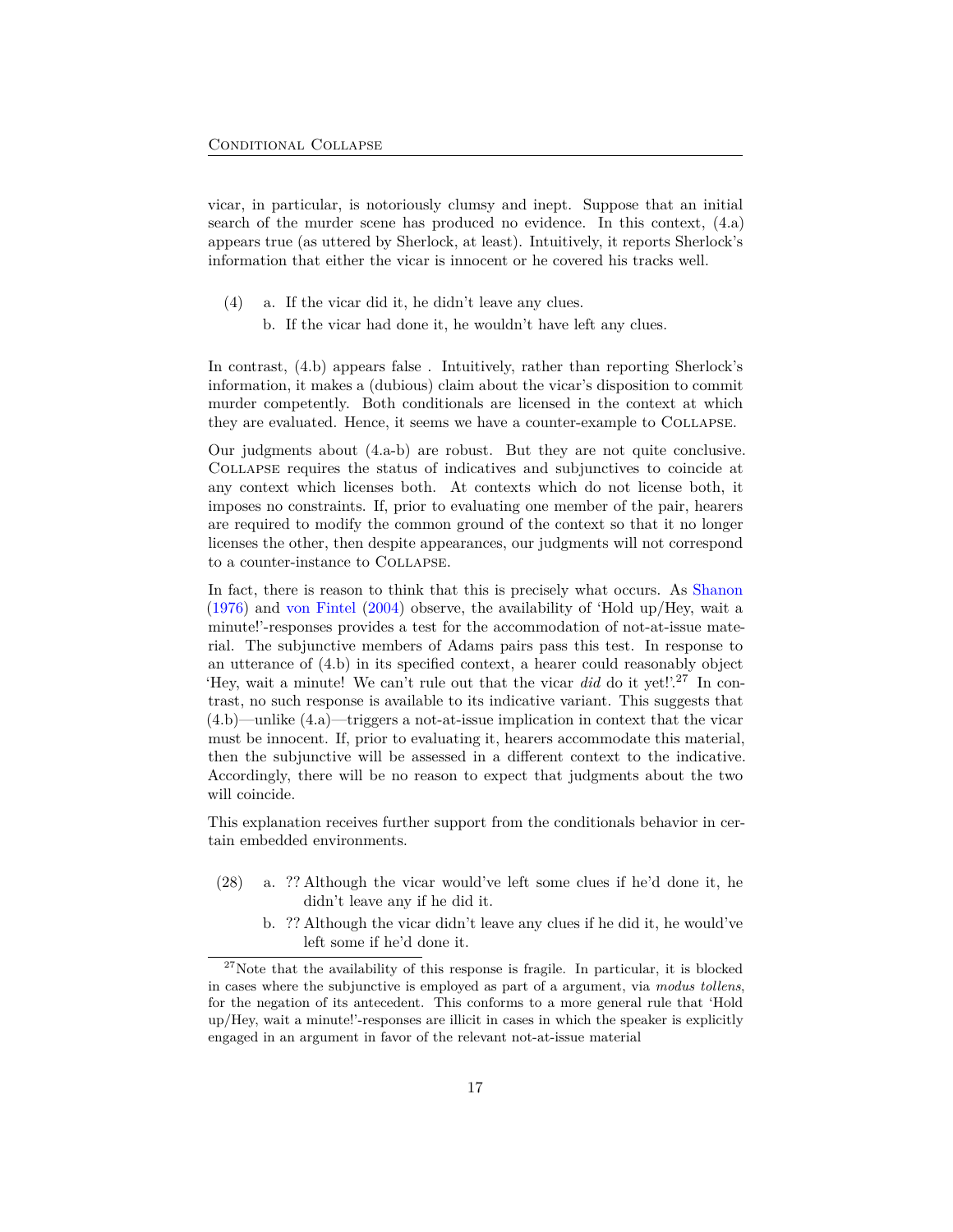As noted above, '*although*' prevents intra-sentential shifts in context. While each conditional appears acceptable in isolation, the fact that they degrade in the embedded environment is evidence that the original judgments were dependent on a shift in context.

It is important to note that the data here are subtle. An agent who endorses an indicative can positively evaluate an utterance of the contrary subjunctive (even if they cannot assert it outright themselves).[28](#page-17-0)

- <span id="page-17-1"></span>(29) A: If the vicar had done it, he would have left some clues.
	- B: That's probably true. Still, we can't rule out that he did it (and if he did, he didn't leave any).

If positive evaluation of A's utterance in [\(29](#page-17-1)) required accommodating the falsity of the antecedent, wouldn't we expect B's second utterance to be odd?

Not necessarily. Someone may temporarily accommodate a not-at-issue implication of an utterance, evaluate it positively in the accommodated context, and yet resist permanently adding the accommodated material to the common ground .

- <span id="page-17-2"></span>(30) A: Tom always orders soda at the bar, so he must have stopped drinking alcohol.
	- B: That's probably true. Still, we can't rule out that he never drank alcohol.
- <span id="page-17-3"></span>(31) A: Ada ticked +1, so she must be bringing her partner to the wedding.
	- B: That's probably true. Still, we can't rule out that she doesn't have a partner and is bringing a friend instead.

In each of  $(30)-(31)$  $(30)-(31)$  $(30)-(31)$  $(30)-(31)$ , rather than rejecting A's utterance as infelicitous, B accommodates its not-at-issue content and, in the resulting context, evaluates the utterance positively. However, having done so, B goes on to resist incorporating the not-at-issue content into the common ground permanently.

I want to suggest that the same phenomenon can explain what is happening in [\(29](#page-17-1)). B temporarily accommodates the not-at-issue implication that the vicar must be innocent. In the resulting context, B takes the subjunctive to be highly probable.[29](#page-17-4) Nevertheless, since B does not wish to rule out that the vicar did it, they resist permanently adding either the subjunctive or its implication to the common ground.

If an assertion of the subjunctive member of an Adams pair carries a not-atissue implication that its antecedent is ruled out in context, this implication

<span id="page-17-4"></span><span id="page-17-0"></span><sup>28</sup>I am grateful to a referee for *Mind* for raising this kind of example.

<sup>29</sup>Indeed, B may agree that A's utterance, in its accommodated context, conveys facts about the vicar's dispositions which make it unlikely he was the murder.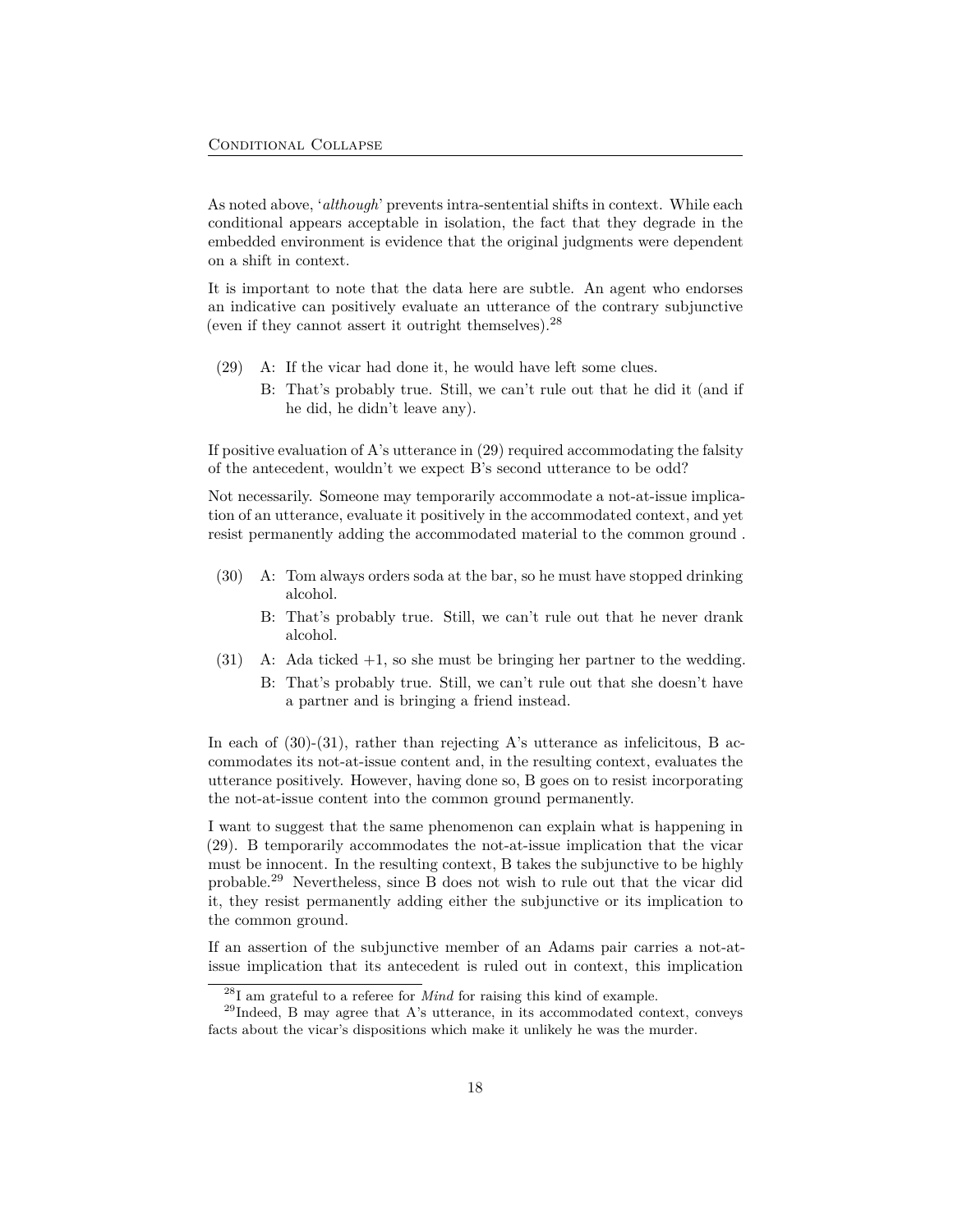cannot take the form of a presupposition ([Iatridou](#page-27-14) [\(2000](#page-27-14))). First, such a presupposition would be incompatible with the observation that subjunctives permit non-counterfactual uses (see [Anderson](#page-25-1) [\(1951](#page-25-1)), [Stalnaker](#page-31-0) [\(1975](#page-31-0)) and [von Fintel](#page-31-1) [\(1998](#page-31-1)), along with §[4.3](#page-21-0) for discussion). Second, as we will shortly see, the implication appears defeasible—in appropriate discourse contexts, it is capable of being cancelled. Yet the presuppositions of (unembedded) sentences are standardly taken to be uncancellable ([Karttunen](#page-28-11) ([1971,](#page-28-11) 63), [Gazdar](#page-26-17) [\(1979](#page-26-17)), [Abbott](#page-25-14) [\(2006](#page-25-14)), [Simons](#page-30-9) ([2013\)](#page-30-9), [Abrusán](#page-25-15) ([2016\)](#page-25-15)). Accordingly, it seems more plausible that it arises via some form of pragmatic mechanism.

### **4.2 The Fluidity of Context**

Differences in the presuppositions of expressions can give rise to corresponding differences in their pragmatic behavior. For instance, the determiners '*All*' and '*both*' are standardly taken to differ only at the level of their presuppositions. The latter, unlike the former, carries a presupposition that its NP complement has exactly two individuals in its extension.

- <span id="page-18-0"></span>(32) a. All of the victim's children are suspects.
	- b. Both of the victim's children are suspects.

This difference in presuppositions is accompanied by two differences at the level of pragmatics. First, use of the former is dispreferred in contexts in which the latter is licensed. That is, if it is common ground that the victim had exactly two children then, unlike [\(32](#page-18-0).b), an utterance of [\(32](#page-18-0).a) will be decidedly odd. Second, and relatedly, use of the former will typically implicate that the presuppositions of the latter are not satisfied. That is, an utterance of [\(32](#page-18-0).a) suggests that the victim has at least three children.

While implementations differ in detail, there is broad consensus on the explanation of these observations, originating with [Heim](#page-27-15) [\(1991,](#page-27-15) 515) and [Sauerland](#page-30-10)  $(2003, 2008)$  $(2003, 2008)$  $(2003, 2008)$  $(2003, 2008)$ <sup>[30](#page-18-1)</sup> All other things being equal, it is assumed that speakers are under pragmatic pressure to use sentences with stronger presuppositions. Or, stated a little more carefully:

|                 |  | If: ( <i>i</i> .) $\phi = \models \psi$ ;                         |
|-----------------|--|-------------------------------------------------------------------|
| <b>MAXIMIZE</b> |  | ( <i>ii.</i> ) $\pi(\phi) \subset \pi(\psi)$ ; and                |
| PRESUPPOSITION  |  | ( <i>iii.</i> ) $c = \bigwedge \pi(\psi);$                        |
|                 |  | Then there is a preference for asserting $\psi$ over $\phi$ in c. |

Maximize Presupposition says that if  $\phi$  and  $\psi$  are Strawson equivalent but the presuppositions of the latter outstrip the presuppositions of the former, then as long as both are licensed,  $\psi$  should be favored over  $\phi$ .<sup>[31](#page-18-2)</sup>

<span id="page-18-1"></span><sup>&</sup>lt;sup>30</sup>There is room for disagreement over the status of Maximize Presupposition as a pragmatic principle; see [Schlenker](#page-30-12) ([2012\)](#page-30-12) and [Lauer](#page-29-10) [\(2016\)](#page-29-10) for discussion.

<span id="page-18-2"></span><sup>&</sup>lt;sup>31</sup>Since they are orthogonal to the present discussion, I set aside issues involving local accommodation, though see [Percus](#page-29-11) ([2006](#page-29-11)) and [Singh](#page-30-13) [\(2011](#page-30-13)) for discussion.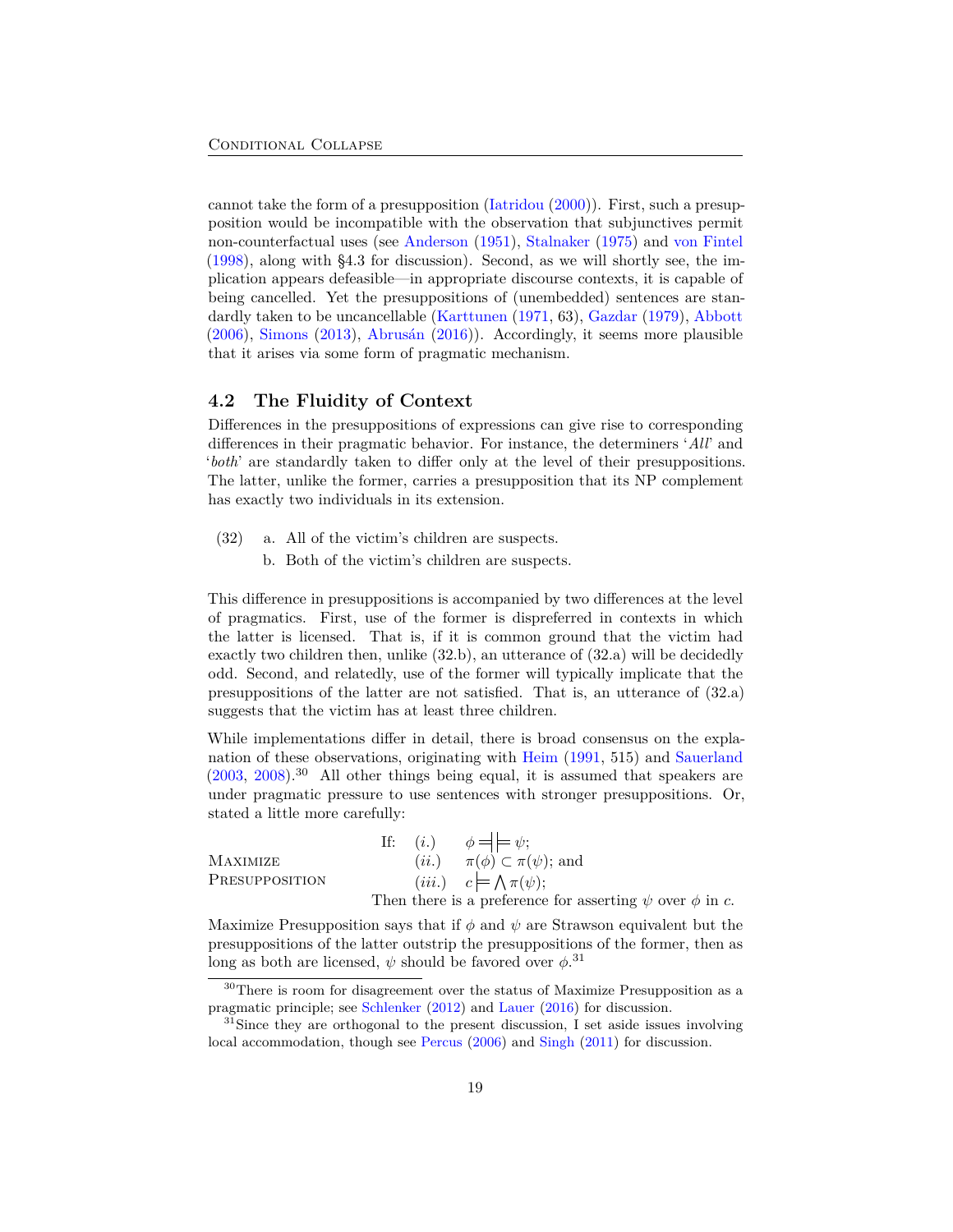Maximize Presupposition directly explains why use of '*all*' is marked in contexts in which it is common ground that the victim had exactly two children. However, it also explains why, where the common ground is unopinionated about the number of children the victim has, use of '*all*' carries a not-at-issue implication that the victim had three or more children (sometimes described as an 'anti-presupposition'). Assume '*both*' and '*all*' both carry a presupposition of plurality. The presuppositions of ([32.](#page-18-0)b) are strictly stronger than the presuppositions of [\(32](#page-18-0).a) (in virtue of the additional presupposition of duality associated with '*both*'). So, by Maximize Presupposition, if the speaker took the former to be licensed, she would have used it. Since she didn't, she must assume that the speaker has at least three children.<sup>[32](#page-19-0)</sup> Accordingly, absent objection, this information will be accommodated, leading it to be incorporated into the common ground prior to evaluating her utterance.

Crucially, the same reasoning generalizes directly to the case of conditionals. The presuppositions of subjunctives are a strict subset of the presuppositions of indicatives. Unlike the former, the latter presuppose that their antecedent is epistemically possible. Accordingly, that a speaker uses a subjunctive can be expected to implicate that she takes its antecedent to be epistemically impossible. Absent objections, this information will be accommodated, leading it be incorporated into the common ground prior to evaluating her utterance.[33](#page-19-1)

In appealing to Maximize Presupposition to explain the not-at-issue implication of subjunctives, my account follows that of [Leahy](#page-29-12) [\(2011,](#page-29-12) [2015](#page-29-13), [2018\)](#page-29-14) in all important respects (cf. [Ippolito](#page-28-12) ([2003\)](#page-28-12) and [Schlenker](#page-30-14) [\(2005](#page-30-14)) for related previous work).[34](#page-19-2) Leahy presents his account within a neo-Gricean approach to Maximize Presupposition [\(Leahy](#page-29-15) ([2016\)](#page-29-15) cf. [Schlenker](#page-30-12) ([2012\)](#page-30-12)). However, this commitment is inessential to the broad structure of the argument, and I remain neutral on how Maximize Presupposition is to be derived.

While this explains the not-at-issue implication of subjunctives which the 'Hold up/Hey, wait a minute'-test first indicated, it does not go all the way to reconciling our judgments about Adams pairs with Collapse. We have shown that the subjunctive member of a pair can be expected to trigger accommodation

<span id="page-19-0"></span><sup>32</sup>As with normal scalar implicatures within a neo-Gricean framework, the derivation requires the idealization that the speaker is opinionated about the presuppositions of the alternatives to her utterance. Absent this assumption, we will instead derive the implicature that the speaker is not certain that the presupposition of ([32.](#page-18-0)b) is satisfied. See [Sauerland](#page-30-11) ([2008](#page-30-11), §2.1) for discussion.

<span id="page-19-1"></span><sup>33</sup>As a referee for *Mind* points out, this argument depends on the assumption (following [Heim](#page-27-16) ([1992](#page-27-16))) that presuppositions project in the same way in the antecedents of indicatives and subjunctives (cf. [Mackay](#page-29-16) ([2019](#page-29-16))). [Ippolito](#page-28-12) [\(2003,](#page-28-12) [2006\)](#page-28-13) observes that presuppositions of past-tensed subjunctives are evaluated relative to the reference time of the antecedent, rather than the utterance time. A similar point appears to hold for past-tensed indicatives. Accordingly, to ensure their projection behavior is the same, it is crucial that tense is held fixed across corresponding indicatives/subjunctives.

<span id="page-19-2"></span><sup>34</sup>I am grateful to a referee for *Mind* for drawing my attention to this literature.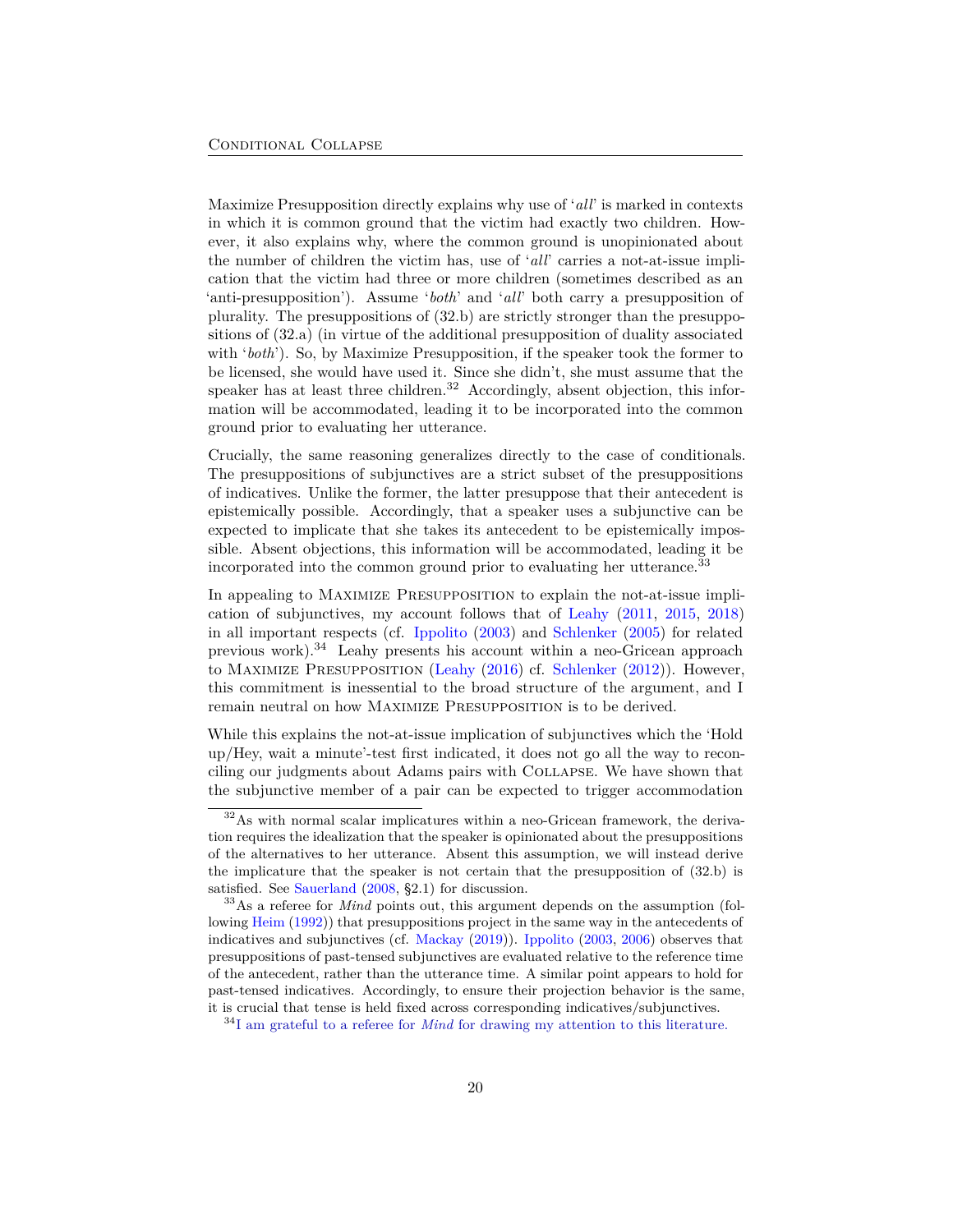to a context whose common ground entails the negation of the presuppositions of the indicative. Since the two conditionals are evaluated at distinct contexts, judgments about them can diverge without threatening Collapse.

However, it is not sufficient to merely explain how the pair can elicit different responses. We must also explain why, in its accommodated context, the subjunctive can receive an information insensitive reading (one which depends entirely on the vicar's dispositions). In line with the discussion in [§3](#page-12-0), to do this we need to show that the presuppositions of the indicative will be unsatisfied in the new context. Here, the connection between the behavior of epistemic modals and what is common ground is crucial.

Let  $CG(c)$  denote the common ground of  $c$ —that is, the set of claims which are mutually accepted by the participants in  $c$  (see Stalnaker  $\&$  Thomason [\(1970](#page-31-16)); [Stalnaker](#page-31-17) [\(1973](#page-31-17), [1974](#page-31-18)) for classic discussion). First, note that where it is common ground that A is epistemically necessary, it can be expected to also be common ground that A. That is:

If 
$$
CG(c) \models \Box A
$$
, then  $CG(c) \models A$ .

Note that this merely constrains membership of the common ground. Hence, it is neutral with respect to the principle that '*must*' is weak—i.e., that  $\Box A \neq A$ (see, e.g., [Karttunen](#page-28-14) ([1972](#page-28-14)), [Veltman](#page-31-10) [\(1985](#page-31-10)), [Kratzer](#page-28-15) [\(1991\)](#page-28-15), and [Lassiter](#page-29-17) ([2016\)](#page-29-17) for discussion; cf. [von Fintel & Gillies](#page-32-11)  $(2010, 2021)$  $(2010, 2021)$  $(2010, 2021)$  $(2010, 2021)$  for rebuttal).

Second, A cannot be epistemically possible at a context if its prejacent is incompatible with the common ground. That is:

 $c \models \Diamond A$  only if  $CG(c) \not\models \neg A$ .

Yet together, these constraints imply that in the context resulting from accommodating the not-at-issue implication of the subjunctive, the corresponding indicative will no longer be licensed. Suppose that a speaker utters  $A > B$  in *c*. Assuming that  $CG(c)$  does not entail  $\Diamond A$ , co-operative hearers can be expected to accommodate the implication that the indicative is unlicensed. This will result in a new context, *c'*, such that  $CG(c) \cup \{\neg \diamond A\} \subseteq CG(c')$ . Yet if *<sup>¬</sup>*3<sup>A</sup> *<sup>∈</sup>*CG(*<sup>c</sup> ′* ), then CG(*c ′* ) *¬*A. So, from our first observation, it follows that  $CG(c') \models \neg A$ . Yet, by our second observation, it follows that  $c' \not\models \Diamond A$ . So  $A \rightarrow B$  will not be licensed at *c'*.

Here is a summary of where we are: in contexts at which their antecedent is epistemically possible, subjunctives are equivalent to the corresponding indicatives. When evaluated in such a context, the former will receive an information sensitive reading. Indeed, according to EPISTEMICITY, a subjunctive in a noncounterfactual context will simply express that it is epistemically impossible for its antecedent to be true but its consequent false.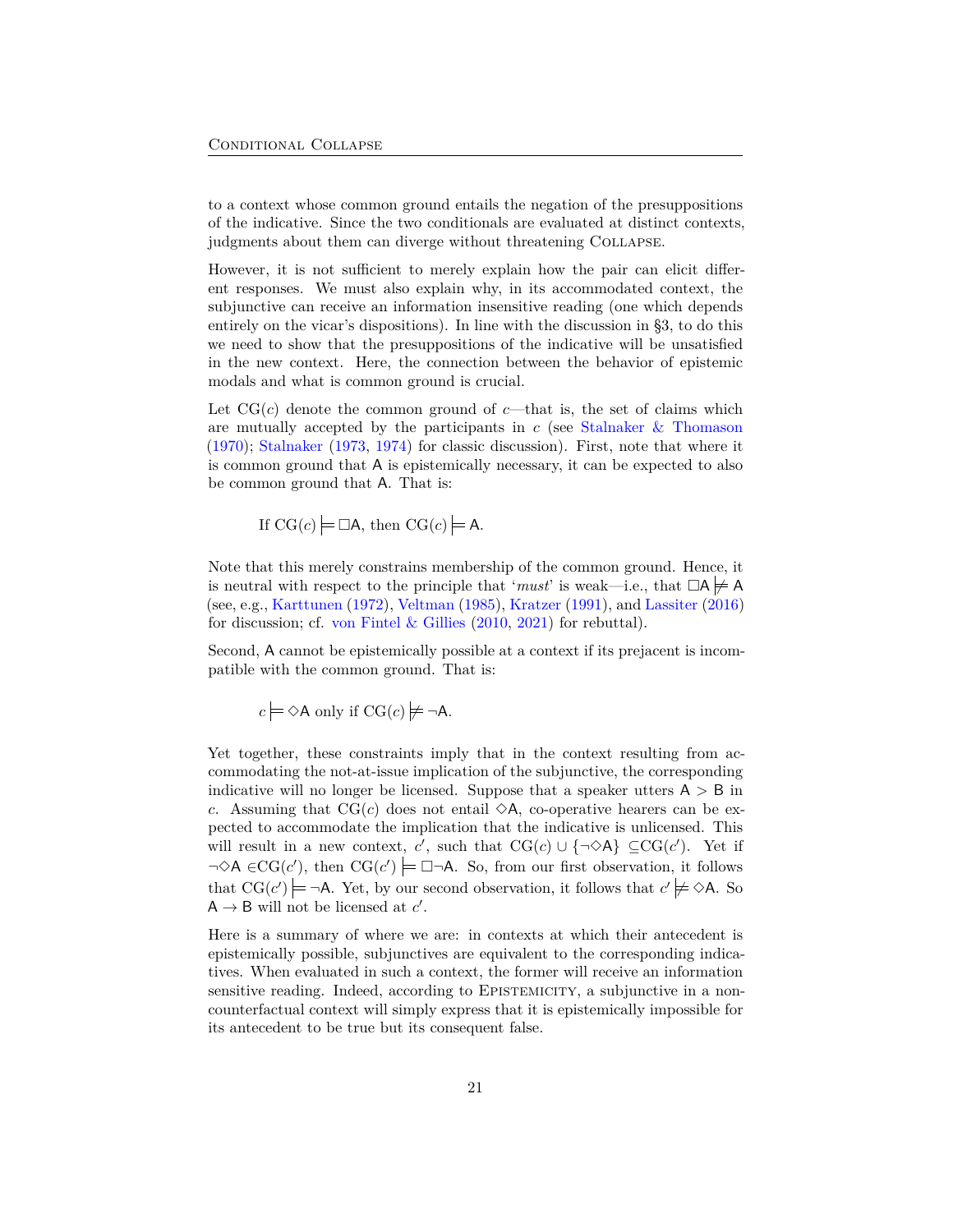However, subjunctives uttered in non-counterfactual contexts are not always evaluated at their context of utterance. Rather, due to pragmatic pressure generated by Maximize Presupposition, they often implicate that their antecedent is epistemically impossible. Accommodating this information returns a new context. Yet, once this information is accommodated, Collapse no longer imposes an requirement that the subjunctive will receive an information sensitive reading.

#### <span id="page-21-0"></span>**4.3 Coda**

Not all uses of subjunctives trigger context shifts of the kind just discussed. Before concluding, it is worth considering two notable categories of exception. Unlike uses of subjunctives forming Adams pairs, we should expect uses in these categories to be information sensitive, as a corollary of Collapse.

First, note that the conditionals in the subjunctive instances of  $IF/AND$  and AND/IF (i.e., [\(11](#page-7-2).a-c) and [\(5](#page-5-2).a-b<sup>'</sup>), repeated below) do not implicate that their antecedent is not epistemically possible; in neither case is a 'Hold up/Hey, wait a minute!'-response available. Accordingly, there is no reason to posit covert context shift in the arguments.

- ([11\)](#page-7-2) a. Maybe the butler was in the library.
	- b. If he had been, maybe he'd have seen the murder.
	- c. So, maybe the butler was in the library and saw the murder.
- ([5\)](#page-5-2) a. Maybe the butler was in the library and saw the murder.
	- b *′* . So, if he had been, maybe he'd have seen the muurder.

This should be unsurprising. Not-at-issue implicatures generated by Maximize Presupposition, like other pragmatic implicatures, are widely recognized to be cancellable (see, in particular, [Lauer](#page-29-10) ([2016,](#page-29-10) §2.2)). In both [\(11](#page-7-2).a-c) and ([5.](#page-5-2)a-b*′* ), the speaker explicitly asserts that she take the antecedent of the subjunctive to be epistemically possible. Hence, any implication that she takes the presuppositions of the corresponding indicatives to be false should be defeated.

However, explicit cancellation is not the only way in which the implicature can be cancelled. Consider the indicative and subjunctive variants of [Anderson](#page-25-1) [\(1951](#page-25-1))'s minimal pair:

- <span id="page-21-1"></span>(33) a. If Jones has taken arsenic, he's showing the symptoms he's actually showing.
	- b. If Jones had taken arsenic, he'd be showing the symptoms he's actually showing.

[\(33](#page-21-1).a) and ([33.](#page-21-1)b) differ in their communicative effects. As [Stalnaker](#page-31-0) ([1975\)](#page-31-0) and [von Fintel](#page-31-1) ([1998\)](#page-31-1) observe, the latter can naturally figure in an argument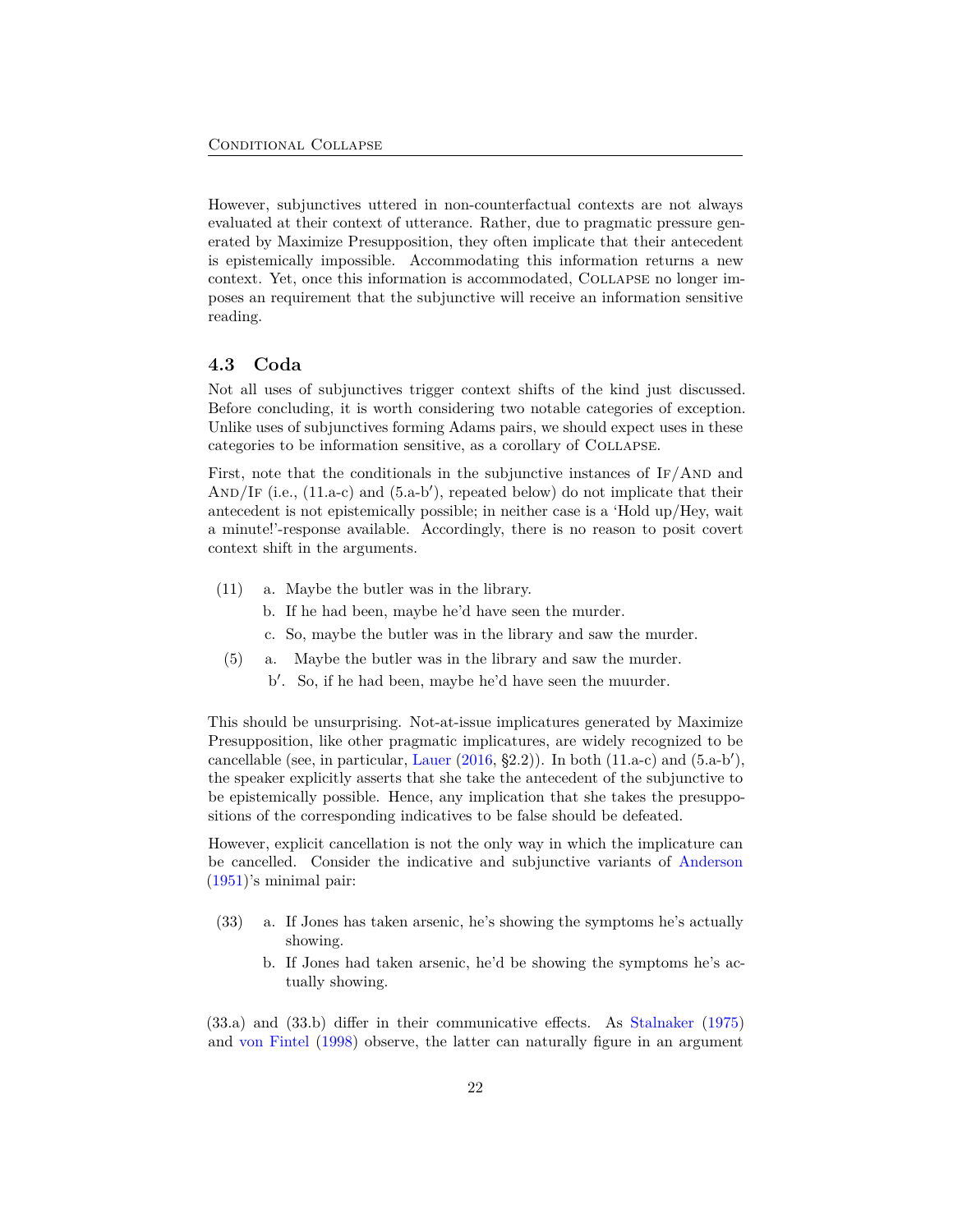that Jones's symptoms are typical of arsenic poisoning. In contrast, the former carries a strong sense of redundancy, and cannot be expected to figure in a successful argument for anything.

To explain this contrast, we need to compare how each conditional changes the information of an agent who comes to accept it. Note, first, that assuming STRICTNESS, an agent who already takes it to be possible that Jones took arsenic will not need to change her information at all.<sup>[35](#page-22-0)</sup> So consider instead an agent who antecedently rules this out (either due to ignorance, or due to failing to consider it as a possible explanation).

In coming to accept [\(33](#page-21-1).a), the agent must first accommodate its presupposition, by ruling in the possibility that Jones took arsenic. In doing so, she will hold fixed as much as possible, including Jones' symptoms. Having accommodated the presupposition, however, she does not need to make any further changes to her information. Since she accepts its consequent, she will already trivially accept the indicative. In particular, she need not form any beliefs about whether Jones' symptoms are typical of arsenic poisoning.

In coming to accept [\(33](#page-21-1).b), in contrast, the agent does not need to accommodate any presupposition. Instead, for an agent who takes its antecedent to be ruled out, coming to accept a subjunctive, A*>*B, typically involves coming to accept that B is causally dependent on A. Accordingly, to accept ([33.](#page-21-1)b), the agent simply needs to accept that arsenic poisoning would lead to symptoms like Jones'. This in turn, may lead her to re-evaluate her original diagnosis, as an indirect consequence of the utterance (thought it need not).<sup>[36](#page-22-1)</sup>

(¥) Maybe Jones took arsenic. If he had, he'd be showing the symptoms he's actually showing. So it is likely he did take it.

The same behavior is exhibited by other expressions which trigger accommodation. Suppose that it is unknown whether Ada has a partner, but it is known she came to the party alone. Then someone may argue as in (§):

(§) Maybe Ada doesn't have a partner. It would be surprising for her not to have brought her partner to the party. So it is likely she doesn't.

Here, the speaker relies on temporary accommodation of the not-at-issue content that Ada has a partner in evaluating the second utterance, before going on to reject this as unlikely in the last utterance.

<span id="page-22-1"></span><sup>36</sup>It seems right that accepting that Jones' may have taken arsenic is not a direct consequence of accepting the subjunctive. After all, someone with independent evidence might agree with an utterance of [\(33.](#page-21-1)b), yet deny that Jones took arsenic (e.g., because they already have the toxicology report ruling it out).

<span id="page-22-0"></span><sup>35</sup>If such an agent temporarily accommodates the not-at-issue implication that the antecedent is ruled out (as discussed in (§[4.1](#page-15-5))), [\(33.](#page-21-1)b) can still convey non-trivial information about the connection between arsenic and Jones' symptoms. Thus, someone who acknowledges the possibility of arsenic poisoning may argue as in  $(\mathbf{Y})$ :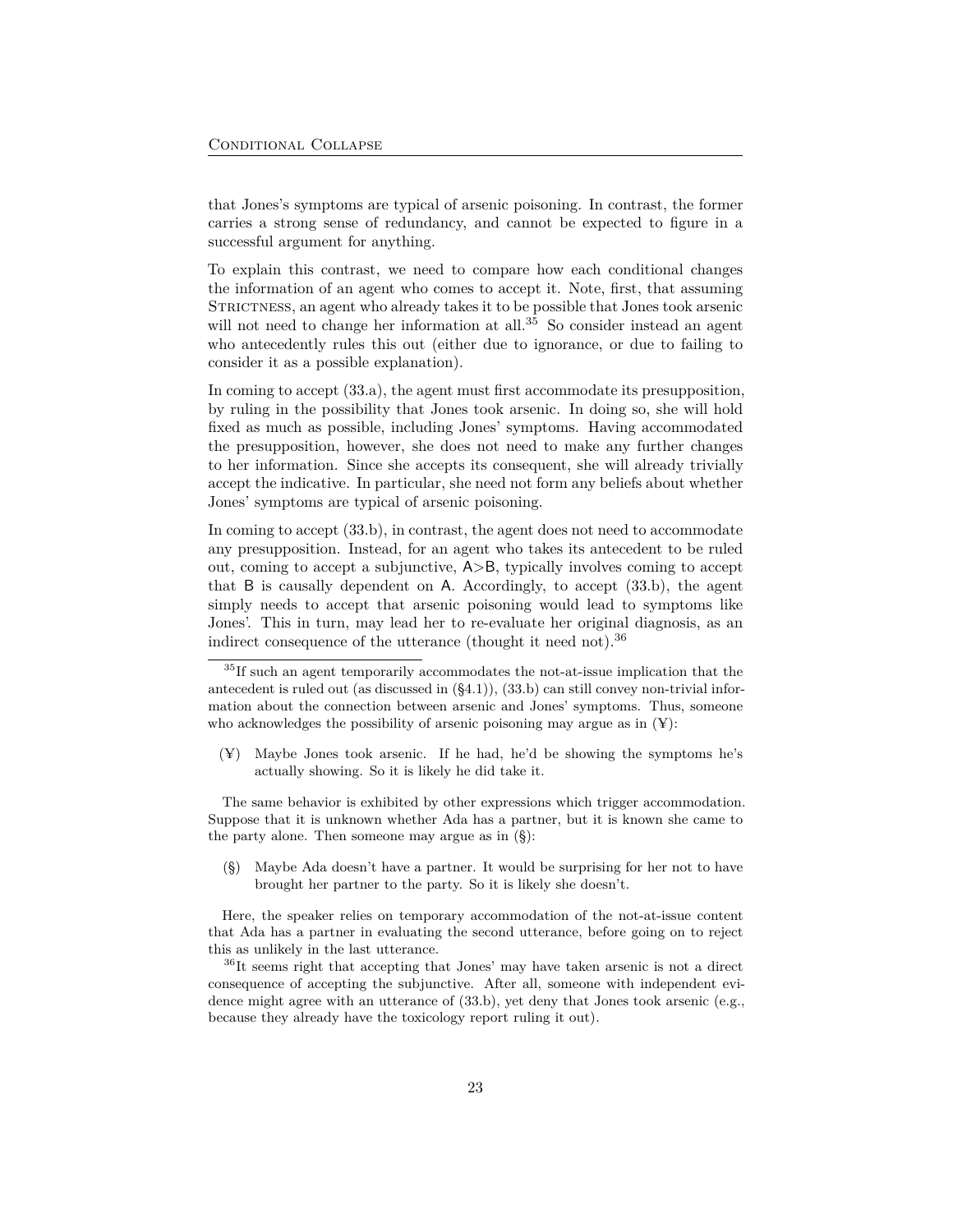Accordingly, the contrast between ([33.](#page-21-1)a) and [\(33](#page-21-1).b) can be explained in terms of their differing effects on an audience's information. Whereas the latter can be used to communicate the information that arsenic poisoning leads to Jones' symptoms, the former cannot.

Given INDICATIVE LICENSING, that  $(33.a)$  $(33.a)$  $(33.a)$  appears redundant is unsurprising. After all, it presupposes precisely what it is, intuitively, intended to establish. [\(33](#page-21-1).b) has no such presupposition and, hence, can be used in an argument that Jones might have taken arsenic. Crucially, ([33.](#page-21-1)b) also lacks the implicature that its antecedent is ruled out in context. Again, this is to be expected. The implicature of the subjunctive is generated by the need to explain why a speaker did not use the indicative. Yet, in this case, there is an independently available explanation: the indicative form presupposes what the speaker intends to establish. Accordingly, her interlocutors cannot conclude from her use of the subjunctive that she took indicative to be unlicensed—indeed, for her to do so would be incompatible with the intuitive point of her utterance.

## **5 Conclusion**

Collapse says that corresponding indicatives and subjunctives are Strawson equivalent; in contexts at which both are licensed, the one implies the other. Collapse may be surprising, but it is not heretical. Since the presuppositions of indicatives and subjunctives diverge, it is compatible with their exhibiting substantially different logical properties. As the prior section demonstrated, it is also compatible with differing judgments about the members of Adams pairs.

There is a broad theoretical picture which accords nicely with this account.<sup>[37](#page-23-0)</sup> Conditionals (both indicative and subjunctive) involve the evaluation of their consequent at a body of information which entails their antecedent. Where their antecedent is compatible with the contextually salient information, the body of information at which the consequent is evaluated will be a subset of the information which is contextually salient. However, where it is incompatible, the contextually salient information places no constraints on the body of information at which the consequent is evaluated. Assume that epistemic modals and conditionals are evaluated with respect to the same contextually salient information. Then, given INDICATIVE LICENSING, indicatives will re-

<span id="page-23-0"></span> $^{37}\mathrm{An}$  alternative approach would be to try to accommodate the same data under a variably strict account of the indicative and subjunctive [\(Stalnaker](#page-30-15) ([1968](#page-30-15), [1975](#page-31-0)); [Stal](#page-31-16)[naker & Thomason](#page-31-16) ([1970\)](#page-31-16); [Lewis](#page-29-4) [\(1973\)](#page-29-4)). On this picture, each context *c* determines a common ground, CG(*c*), and unique selection function,  $f_c$ . A  $\rightarrow$  B presupposes that  $CG(c) \cap [A] \neq \emptyset$  and that for all  $w \in CG(c) : f_c(w, [A]) \in CG(c)$ . A > B is presupposition free.

This picture will be able to explain the felicity of 'Hey, wait-a-minute'-responses to [\(4.](#page-2-2)b) as well as the infelicity of embeddings like ([28.](#page-16-1)a-b). It will also validate Collapse. However, depending on what account of conditionals with  $\Diamond$ -embedded consequents is adopted, it will fail to validate one or both of subjunctive  $I_f/AND$  and  $AND/I_F$ .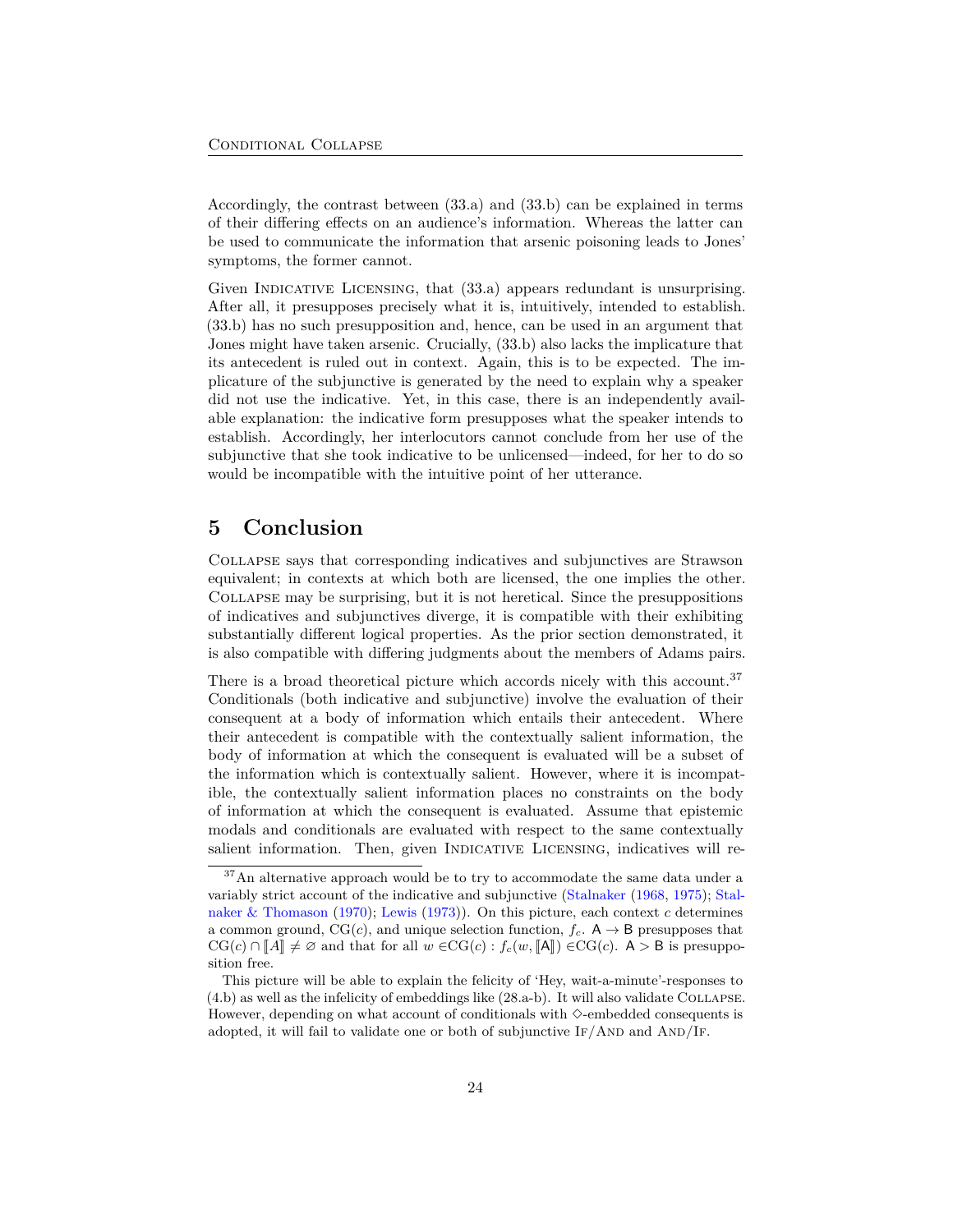ceive an information sensitive reading where licensed—their antecedents will always be evaluated at a subset of the contextually salient information. Subjunctives will receive an information sensitive reading in contexts which are non-counterfactual. However, when evaluated in counterfactual contexts, (as, I have suggested, given their pragmatic behavior they standardly are) they will be insensitive to the contextually salient information.

This picture is an instance of the popular idea that the differences between indicatives and subjunctives are exhausted by differences in their presuppositions (proponents of the latter include [Karttunen & Peters](#page-28-0) ([1979\)](#page-28-0), [von Fintel](#page-31-8) ([1999\)](#page-31-8) and, arguably, [Stalnaker](#page-31-0) [\(1975](#page-31-0), [1984\)](#page-31-6)). Any other variation in their behavior is attributable to this basic difference. If any form of this idea is correct, then where both are licensed, they will exhibit the same truth conditions. Nevertheless, as long as their presuppositions do not coincide fully, the two forms of conditional may have different pragmatic effects, even in those contexts which license each.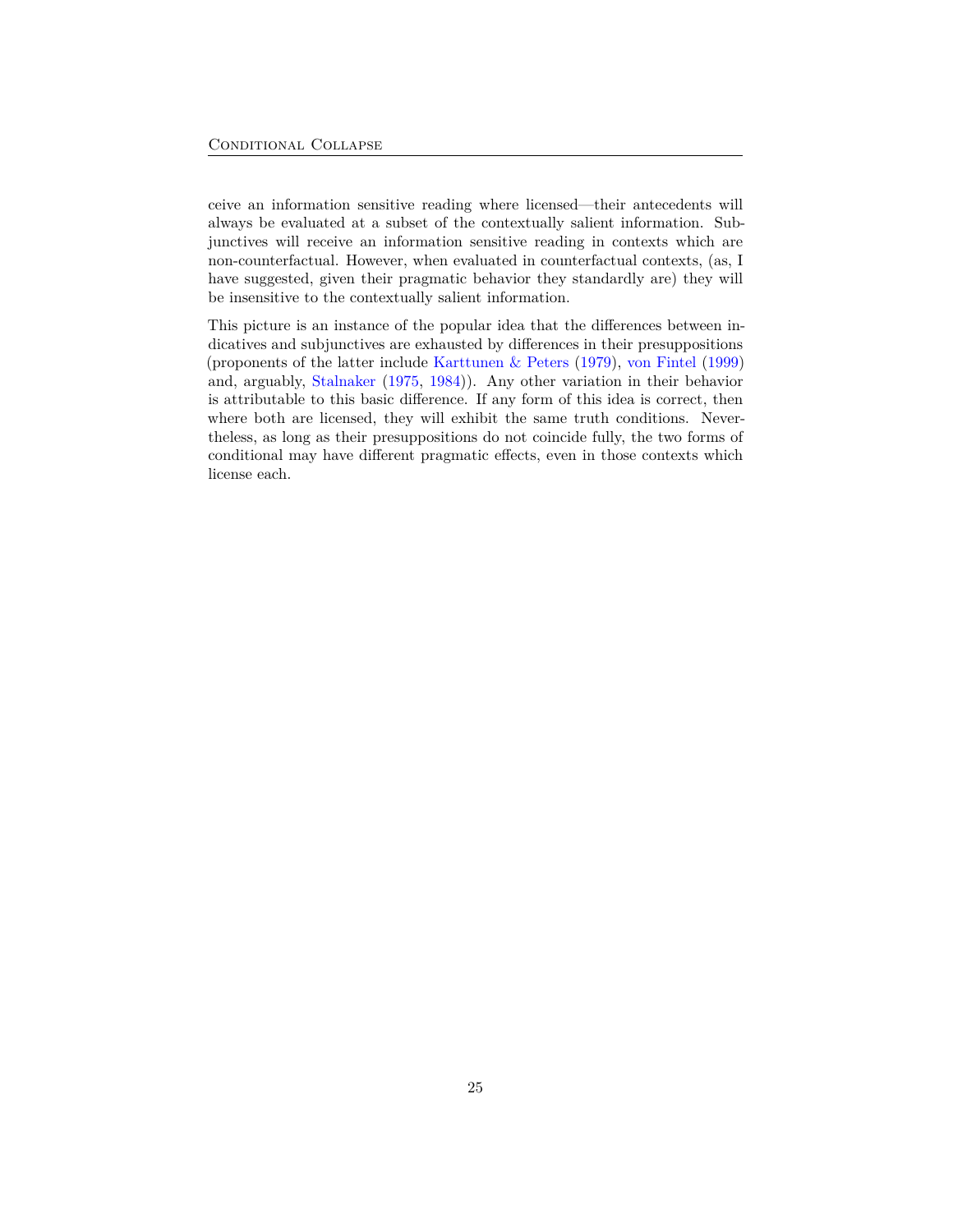### **References**

- <span id="page-25-14"></span>Abbott, Barbara. 2006. Where Have Some of the Presuppositions Gone. *Drawing the Boundaries of Meaning: Neo-Gricean studies in pragmatics and semantics in honor of Laurence R. Horn*, **80**, 1–20.
- <span id="page-25-15"></span>Abrusán, Márta. 2016. Presupposition Cancellation: Explaining the 'Soft-Hard' Trigger Distinction. *Natural Language Semantics*, **24**(2), 165–202.
- <span id="page-25-0"></span>Adams, Ernest. 1965. The Logic of Conditionals. *Inquiry: An Interdisciplinary Journal of Philosophy*, **8**(1-4), 166–197.
- <span id="page-25-12"></span>Adams, Ernest W. 1970. Subjunctive and Indicative Conditionals. *Foundations of Language*, **6**(1), 89–94.
- <span id="page-25-13"></span>Adams, Ernest W. 1975. *The Logic of Conditionals: An Application of Probability to Deductive Logic*. Netherlands: Springer Verlag.
- <span id="page-25-11"></span>Adler, J. 2002. *Belief's Own Ethics*. Boston, MA: MIT Press.
- <span id="page-25-1"></span>Anderson, Alan Ross. 1951. A Note on Subjunctive and Counterfactual Conditionals. *Analysis*, **12**(2), 35–38.
- <span id="page-25-8"></span>Asher, Nicholas, & McCready, E. 2007. Were, Would, Might and a Compositional Account of Counterfactuals. *Journal of Semantics*, **24**(2), 93–129.
- <span id="page-25-5"></span>Beaver, David. 1992. The Kinematics of Presupposition. *Pages 17–36 of:* Dekker, Paul, & Stockhof, Martin (eds), *Proceedings of the Eighth Amsterdam Colloquium*.
- <span id="page-25-2"></span>Beaver, David. 2001. *Presupposition and Assertion in Dynamic Semantics*. CSLI Publications.
- <span id="page-25-7"></span>Bennett, Jonathan. 2003. *A Philosophical Guide to Conditionals*. Oxford: Oxford University Press.
- <span id="page-25-10"></span>Bledin, Justin. 2014. Logic Informed. *Mind*, **123**(490), 277–316.
- <span id="page-25-3"></span>Bochvar, D. A. 1939. On a Three-Valued Logical Calculus and Its Application to the Analysis of the Paradoxes of the Classical Extended Functional Calculus. *History and Philosophy of Logic*, **2**(1), 87–112.
- <span id="page-25-4"></span>Cariani, Fabrizio, & Goldstein, Simon. 2018. Conditional Heresies. *Philosophy and Phenomenological Research*, 251–282.
- <span id="page-25-6"></span>Chemla, Emmanuel, & Schlenker, Philippe. 2012. Incremental vs. Symmetric Accounts of Presupposition Projection: An Experimental Approach. *Natural Language Semantics*, **20**(2), 177–226.
- <span id="page-25-9"></span>Ciardelli, Ivano. 2021. Restriction without Quantification: Embedding and Probability for Indicative Conditionals. *Ergo*, **8**(21).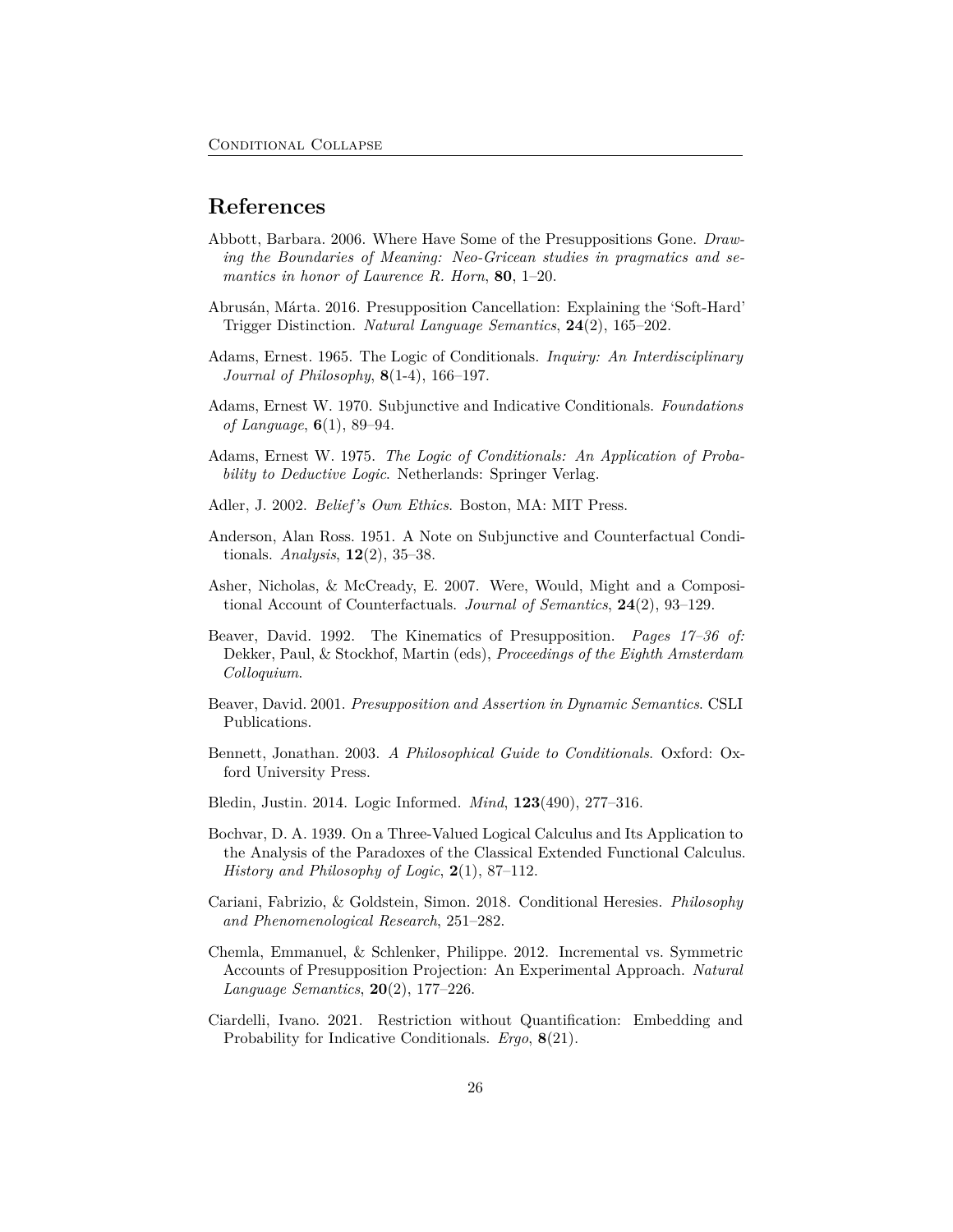- <span id="page-26-0"></span>Davis, Wayne A. 1979. Indicative and Subjunctive Conditionals. *Philosophical Review*, **88**(4), 544–564.
- <span id="page-26-13"></span>Dekker, Paul. 1993. *Transsentential Meditations: Ups and Downs in Dynamic Logic*. Ph.D. thesis, University of Amsterdam: ILLC.
- <span id="page-26-9"></span>DeRose, Keith. 1991. Epistemic Possibilities. *Philosophical Review*, **100**(4), 581–605.
- <span id="page-26-6"></span>DeRose, Keith. 1994. Lewis on 'Might' and 'Would' Counterfactual Conditionals. *Canadian Journal of Philosophy*, **24**(3), 413–418.
- <span id="page-26-10"></span>DeRose, Keith. 1996. Knowledge, Assertion and Lotteries. *Australasian Journal of Philosophy*, **74**(4), 568–580.
- <span id="page-26-7"></span>DeRose, Keith. 1999. Can It Be That It Would Have Been Even Though It Might Not Have Been? *Philosophical Perspectives*, **13**, 385–413.
- <span id="page-26-11"></span>DeRose, Keith. 2002. Assertion, Knowledge, and Context. *Philosophical Review*, **111**(2), 167–203.
- <span id="page-26-12"></span>Dorr, Cian, & Hawthorne, John. manuscript. *If:... A Theory of Conditionals*.
- <span id="page-26-15"></span>Edgington, Dorothy. 2007. On Conditionals. *Pages 127–221 of:* Gabbay, D. M., & Guenthner, F. (eds), *Handbook of Philosopical Logic*, vol. 14.
- <span id="page-26-16"></span>Egan, Andy, Hawthorne, John, & Weatherson, Brian. 2005. Epistemic Modals in Context. *Pages 131–170 of:* Preyer, Gerhard, & Peter, Georg (eds), *Contextualism in Philosophy*. Oxford University Press.
- <span id="page-26-17"></span>Gazdar, Gerald. 1979. *Pragmatics: Implicature, Presupposition and Logical Form*. New York, NY: Academic press.
- <span id="page-26-4"></span>Geurts, Bart. 1999. *Presuppositions and Pronouns*. Current Research in the Semantics / Pragmatics Interface, vol. 3. Brill.
- <span id="page-26-1"></span>Gibbard, Allan. 1981. Two Recent Theories of Conditionals. *Pages 211–247 of:* Harper, William, Stalnaker, Robert C., & Pearce, Glenn (eds), *Ifs*. Reidel.
- <span id="page-26-14"></span>Gillies, Anthony S. 2004. Epistemic Conditionals and Conditional Epistemics. *Noûs*, **38**(4), 585–616.
- <span id="page-26-5"></span>Gillies, Anthony S. 2007. Counterfactual Scorekeeping. *Linguistics and Philosophy*, **30**(3), 329–360.
- <span id="page-26-2"></span>Gillies, Anthony S. 2009. On Truth-Conditions for If (but Not Quite Only If ). *Philosophical Review*, **118**(3), 325–349.
- <span id="page-26-8"></span>Gillies, Anthony S. 2010. Iffiness. *Semantics and Pragmatics*, **3**(4), 1–42.
- <span id="page-26-3"></span>Gillies, Anthony S. 2020. Updating Data Semantics. *Mind*, **129**(513), 1–41.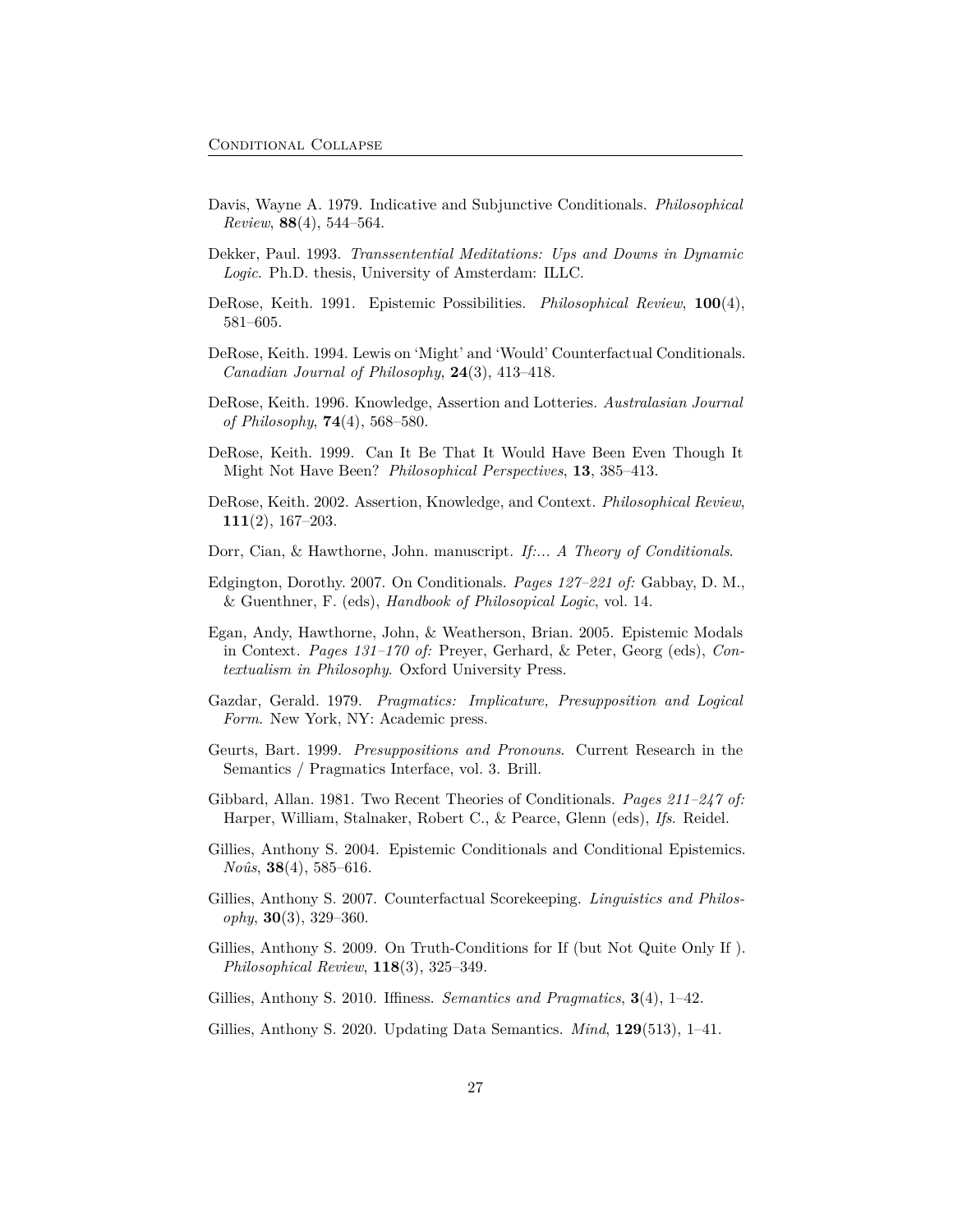- <span id="page-27-3"></span>Goldstein, Simon. 2019a. Generalized Update Semantics. *Mind*, **128**(511), 795– 835.
- <span id="page-27-11"></span>Goldstein, Simon. 2019b. A Theory of Conditional Assertion. *Journal of Philosophy*, **116**(6), 293–318.
- <span id="page-27-0"></span>Goldstein, Simon. 2020. The Counterfactual Direct Argument. *Linguistics and Philosophy*, **43**(2), 193–232.
- <span id="page-27-8"></span>Goldstein, Simon, & Santorio, Paolo. 2021. Probability for Epistemic Modalities. *Philosophers' Imprint*, **21**(33).
- <span id="page-27-13"></span>Hacking, Ian. 1967. Possibility. *Philosophical Review*, **76**(2), 143–168.
- <span id="page-27-6"></span>Hawke, Peter, & Steinert-Threlkeld, Shane. 2018. Informational Dynamics of Epistemic Possibility Modals. *Synthese*, **195**(10), 4309–4342.
- <span id="page-27-7"></span>Hawke, Peter, & Steinert-Threlkeld, Shane. 2020. Semantic Expressivism for Epistemic Modals. *Linguistics and Philosophy*, 1–37.
- <span id="page-27-4"></span>Heim, Irene. 1983. On the Projection Problem for Presuppositions. *Pages 249– 260 of:* Portner, P., & Partee, B. H. (eds), *Formal Semantics - the Essential Readings*. Oxford: Blackwell.
- <span id="page-27-5"></span>Heim, Irene. 1990. Presupposition Projection. *In:* van der Sandt, Rob (ed), *Reader for the Nijmegen Workshop on Presupposition, Lexical Meaning, and Discourse Processes*. University of Nijmegen.
- <span id="page-27-15"></span>Heim, Irene. 1991. Artikel Und Definitheit. *Pages 487–535 of:* von Stechow, Arnim, & Wunderlich, Dieter (eds), *Handbuch Der Semantik*. Berlin: de Gruyter.
- <span id="page-27-16"></span>Heim, Irene. 1992. Presupposition Projection and the Semantics of Attitude Verbs. *Journal of Semantics*, **9**(3), 183–221.
- <span id="page-27-2"></span>Herzberger, Hans G. 1973. Dimensions of Truth. *Journal of Philosophical Logic*, **2**(4), 535–556.
- <span id="page-27-1"></span>Holguín, Ben. 2020. Knowledge in the Face of Conspiracy Conditionals. *Linguistics and Philosophy*, **44**(3), 737–771.
- <span id="page-27-12"></span>Holguín, Ben. Forthcoming. Ramsey's Thesis and Introspection Principles for Knowledge and Belief. *Noûs*.
- <span id="page-27-14"></span>Iatridou, Sabine. 2000. The Grammatical Ingredients of Counterfactuality. *Linguistic Inquiry*, **31**(2), 231–270.
- <span id="page-27-9"></span>Incurvati, Luca, & Schlöder, Julian J. 2017. Weak Rejection. *Australasian Journal of Philosophy*, **95**(4), 741–760.
- <span id="page-27-10"></span>Incurvati, Luca, & Schlöder, Julian J. 2019. Weak Assertion. *Philosophical Quarterly*, **69**(277), 741–770.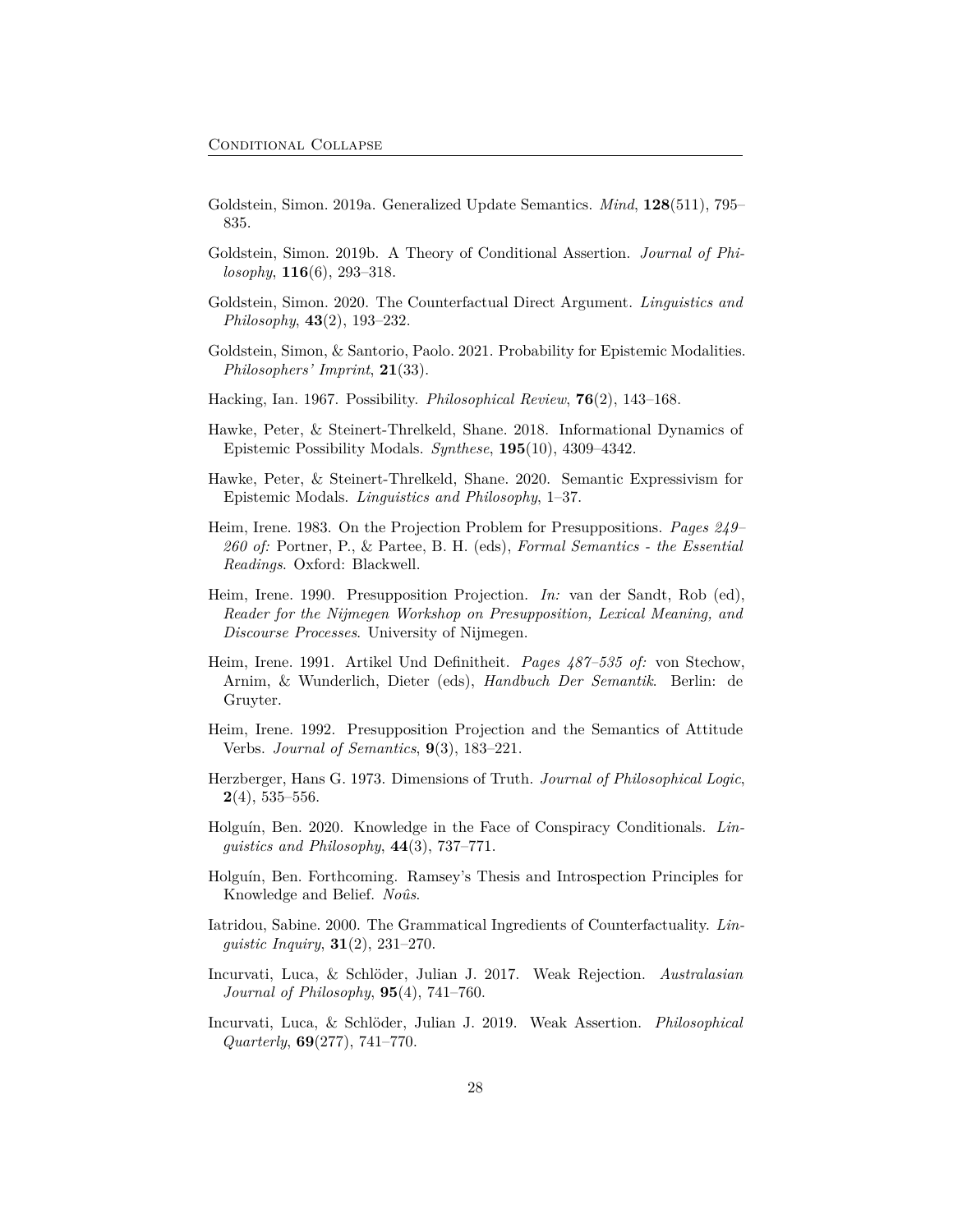- <span id="page-28-9"></span>Incurvati, Luca, & Schlöder, Julian J. 2021. Epistemic Multilateral Logic. *Review of Symbolic Logic*, 1–44.
- <span id="page-28-12"></span>Ippolito, Michela. 2003. Presuppositions and Implicatures in Counterfactuals. *Natural Language Semantics*, **11**(2), 145–186.
- <span id="page-28-13"></span>Ippolito, Michela. 2006. Semantic Composition and Presupposition Projection in Subjunctive Conditionals. *Linguistics and Philosophy*, **29**(6), 631–672.
- <span id="page-28-6"></span>Kaplan, David. 1989. Demonstratives. *Pages 481–563 of:* Almog, Joseph, Perry, John, & Wettstein, Howard (eds), *Themes From Kaplan*. Oxford University Press.
- <span id="page-28-11"></span>Karttunen, Lauri. 1971. Some Observations on Factivity. *Research on Language & Social Interaction*, **4**(July), 55–69.
- <span id="page-28-14"></span>Karttunen, Lauri. 1972. Possible and Must. *In:* Kimball, J. (ed), *Syntax and Semantics, Vol 1, 1-20*. New York, NY: Academic Press.
- <span id="page-28-7"></span>Karttunen, Lauri. 1973. Presuppositions of Compound Sentences. *Linguistic Inquiry*, **4**(2), 169–193.
- <span id="page-28-8"></span>Karttunen, Lauri. 1974. Presupposition and Linguistic Context. *Theoretical Linguistics*, **1**, 182–194.
- <span id="page-28-0"></span>Karttunen, Lauri, & Peters, Stanley. 1979. Conventional Implicatures. *Pages 1–56 of:* Oh, Choon-kyu, & Dineen, David (eds), *Syntax and Semantics*. 1, vol. 11. Academic Press.
- <span id="page-28-1"></span>Khoo, Justin. 2015. On Indicative And Subjunctive Conditionals. *Philosophers Imprint*, **15**.
- <span id="page-28-10"></span>Kolodny, Niko, & MacFarlane, John. 2010. Ifs and Oughts. *Journal of Philosophy*, **107**(3), 115–143.
- <span id="page-28-2"></span>Kratzer, Angelika. 1979. Conditional Necessity and Possibility. *Pages 117–147 of:* Bäuerle, Rainer, Egli, Urs, & von Stechow, Arnim (eds), *Semantics From Different Points of View*. Springer Verlag.
- <span id="page-28-3"></span>Kratzer, Angelika. 1981. The Notional Category of Modality. *Pages 38–74 of:* Eikmeyer, H. J., & Rieser, H. (eds), *Words, Worlds, and Contexts: New Approaches in Word Semantics*, vol. 6. Berlin: de Gruyter.
- <span id="page-28-4"></span>Kratzer, Angelika. 1986. Conditionals. *Chicago Linguistics Society*, **22**(2), 1–15.
- <span id="page-28-15"></span>Kratzer, Angelika. 1991. Modality. *Pages 639–650 of:* Stechow, von, & Wunderlich (eds), *Semantics: An International Handbook of Natural Language Meaning*. De Gruyter.
- <span id="page-28-5"></span>Kratzer, Angelika. 2012. *Modals and Conditionals*. Oxford: OUP.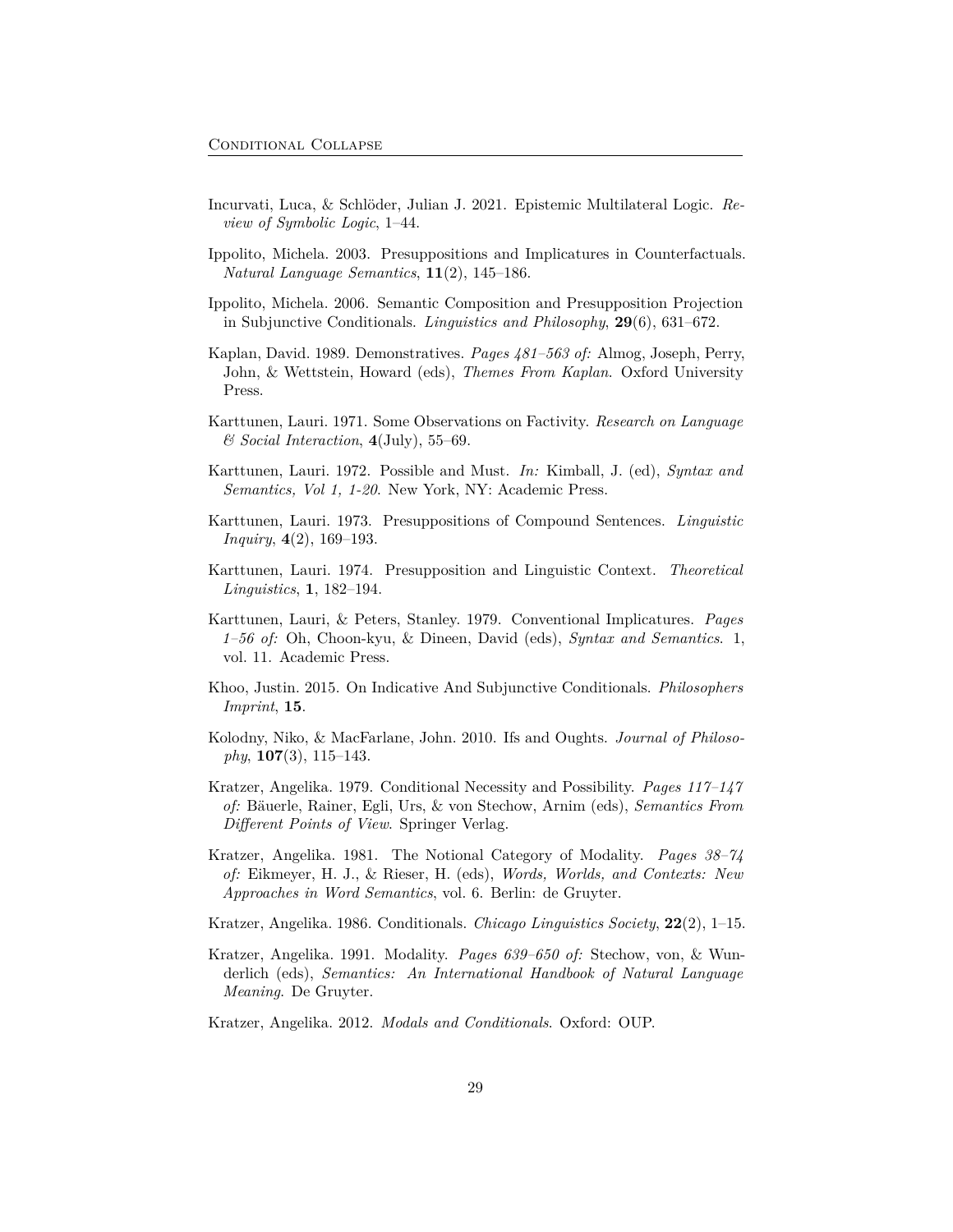<span id="page-29-7"></span>Krifka, Manfred. 2015. Response Particles as Propositional Anaphors. *Semantics and Linguistic Theory*, **23**(Apr.), 1.

<span id="page-29-6"></span>Kroch, Anthony. 1974. *The Semantics of Scope*. Ph.D. thesis, MIT.

- <span id="page-29-17"></span>Lassiter, Daniel. 2016. Must, Knowledge, and Directness. *Natural Language Semantics*, **24**(2), 117–163.
- <span id="page-29-10"></span>Lauer, Sven. 2016. On the Status of 'Maximize Presupposition'. *Semantics and Linguistic Theory*, **26**(Dec.), 980.
- <span id="page-29-12"></span>Leahy, Brian. 2011. Presuppositions and Antipresuppositions in Conditionals. *Semantics and Linguistic Theory*, **21**(Oct.).
- <span id="page-29-13"></span>Leahy, Brian. 2015. Counterfactual Antipresuppositions and Local Maximize Presupposition. *Proceedings of MOSS 2: Moscow Syntax and Semantics*, **75**.
- <span id="page-29-15"></span>Leahy, Brian. 2016. On Presuppositional Implicatures. *Topoi*, **35**(1), 83–91.
- <span id="page-29-14"></span>Leahy, Brian. 2018. Counterfactual Antecedent Falsity and the Epistemic Sensitivity of Counterfactuals. *Philosophical Studies*, **175**(1), 45–69.
- <span id="page-29-4"></span>Lewis, David. 1973. *Counterfactuals*. Blackwell.
- <span id="page-29-5"></span>Lewis, David. 1979. Counterfactual Dependence and Time's Arrow. *Noûs*, **13**(4), 455–476.
- <span id="page-29-9"></span>Lycan, William G. 2001. *Real Conditionals*. Oxford: OUP.
- <span id="page-29-16"></span>Mackay, John. 2019. Subjunctive Conditionals' Local Contexts. *Linguistics and Philosophy*, **42**(3), 207–221.
- <span id="page-29-8"></span>Mandelkern, Matthew. 2019. Bounded Modality. *Philosophical Review*, **128**(1), 1–61.
- <span id="page-29-0"></span>Mandelkern, Matthew. 2021. If P, Then P! *Journal of Philosophy*, **118**(12), 645–679.
- <span id="page-29-3"></span>Mandelkern, Matthew, Romoli, Jacopo, Schwarz, Florian, & Zehr, Jeremy. 2017. Asymmetry in Presupposition Projection: The Case of Conjunction. *Proceedings of Semantics and Linguistic Theory 27*, 504–524.
- <span id="page-29-1"></span>Moss, Sarah. 2015. On the Semantics and Pragmatics of Epistemic Vocabulary. *Semantics and Pragmatics*, **8**(5), 1–81.
- <span id="page-29-11"></span>Percus, Orin. 2006. Anti-Presuppositions. *Pages 52–73 of:* Ueyama, A. (ed), *Theoretical and Empirical Studies of Reference and Anaphora: Toward the Establishment of Generative Grammar as an Empirical Science.* Washington: Japan Society for the Promotion of Science.
- <span id="page-29-2"></span>Rothschild, Daniel. 2008. Presupposition Projection and Logical Equivalence. *Noûs*, **42**(1), 473–497.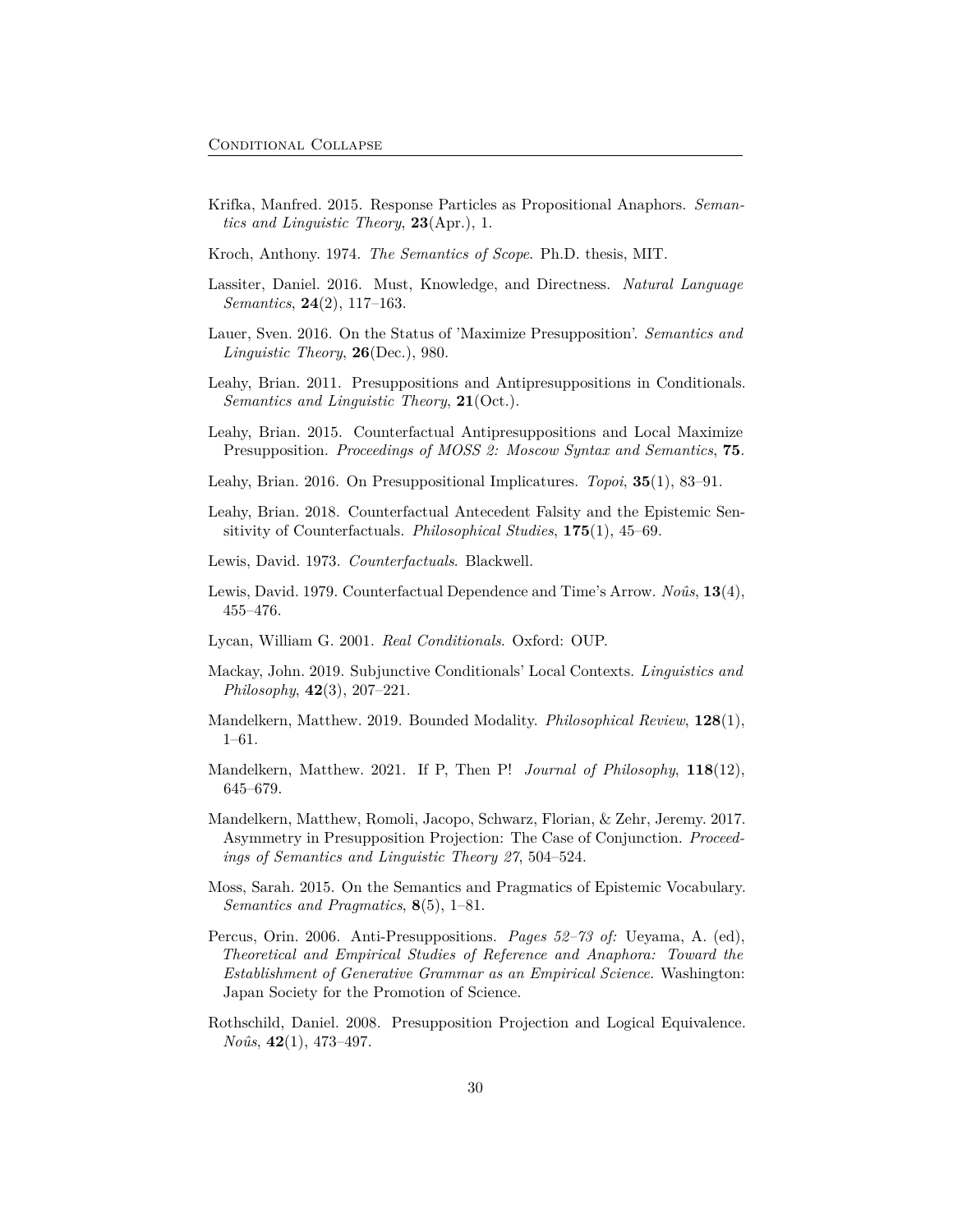- <span id="page-30-7"></span>Rothschild, Daniel. 2015. Conditionals and Propositions in Semantics. *Journal of Philosophical Logic*, **44**(6), 781–791.
- <span id="page-30-1"></span>Rothschild, Daniel. 2021. A Note on Conditionals and Restrictors. *Pages 19–39 of:* Walters, Lee, & Hawthorne, John (eds), *Conditionals, Probability, and Paradox: Themes from the Philosophy of Dorothy Edgington*. Oxford: OUP.
- <span id="page-30-6"></span>Santorio, Paolo. forthcoming. Path Semantics for Indicative Conditionals. *Mind*.
- <span id="page-30-10"></span>Sauerland, Uli. 2003. *Implicated Presuppositions*. handout.
- <span id="page-30-11"></span>Sauerland, Uli. 2008. Implicated Presuppositions. *In:* Staube, Anita (ed), *Sentence and Context*. Berlin: de Gruyter.
- <span id="page-30-14"></span>Schlenker, Philippe. 2005. The Lazy Frenchman's Approach to the Subjunctive: Speculations on Reference to Worlds and Semantics Defaults in the Analysis of Mood. *Pages 269–309 of:* Geerts, T., van Ginneken, I., & Jacobs, H. (eds), *Romance Languages and Linguistic Theory 2003: Selected Papers from 'Going Romance XVII'*.
- <span id="page-30-3"></span>Schlenker, Philippe. 2007. Anti-Dynamics: Presupposition Projection Without Dynamic Semantics. *Journal of Logic, Language and Information*, **16**(3), 325–356.
- <span id="page-30-4"></span>Schlenker, Philippe. 2008. Be Articulate: A Pragmatic Theory of Presupposition Projection. *Theoretical Linguistics*, **34**(3), 157–212.
- <span id="page-30-5"></span>Schlenker, Philippe. 2009. Local Contexts. *Semantics and Pragmatics*, **2**(3), 1–78.
- <span id="page-30-12"></span>Schlenker, Philippe. 2012. Maximize Presupposition and Gricean Reasoning. *Natural Language Semantics*, **20**(4), 391–429.
- <span id="page-30-8"></span>Shanon, Benny. 1976. On the Two Kinds of Presuppositions in Natural Language. *Foundations of Language*, **14**(2), 247–249.
- <span id="page-30-9"></span>Simons, Mandy. 2013. On the Conversational Basis of Some Presuppositions. *Pages 329–348 of: Perspectives on Linguistic Pragmatics*.
- <span id="page-30-13"></span>Singh, Raj. 2011. Maximize Presupposition! And Local Contexts. *Natural Language Semantics*, **19**(2), 149–168.
- <span id="page-30-0"></span>Slote, Michael A. 1978. Time in Counterfactuals. *Philosophical Review*, **87**(1), 3–27.
- <span id="page-30-2"></span>Smiley, T. J. 1967. Mr. Strawson on the Traditional Logic. *Mind*, **76**(301), 118–120.
- <span id="page-30-15"></span>Stalnaker, Robert. 1968. A Theory of Conditionals. *Americal Philosophical Quarterly*, 98–112.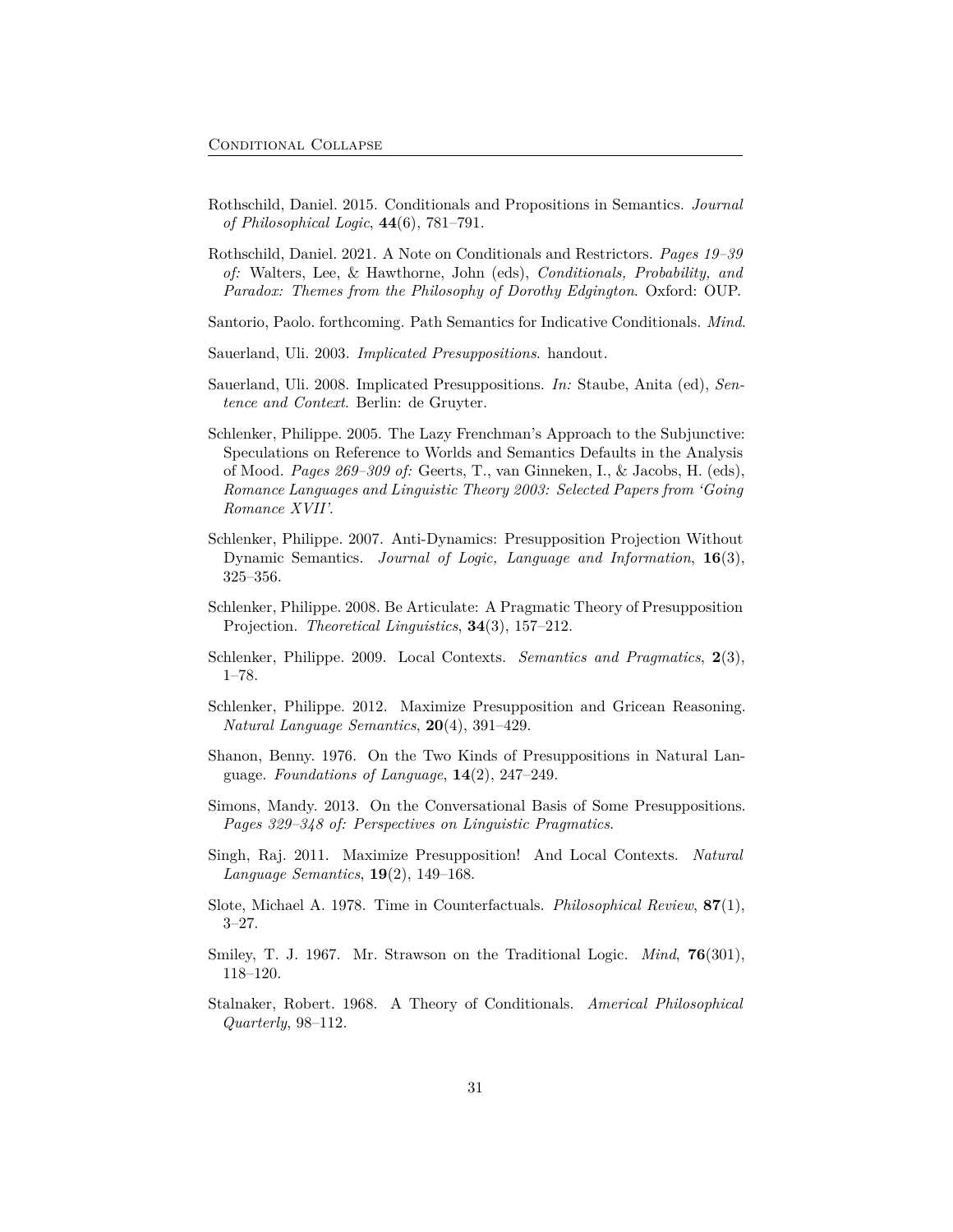- <span id="page-31-17"></span>Stalnaker, Robert. 1973. Presuppositions. *Journal of Philosophical Logic*, **2**(4), 447–457.
- <span id="page-31-18"></span>Stalnaker, Robert. 1974. Pragmatic Presuppositions. *Pages 47–62 of:* Stalnaker, Robert (ed), *Context and Content*. Oxford University Press.
- <span id="page-31-0"></span>Stalnaker, Robert. 1975. Indicative Conditionals. *Philosophia*, **5**(3), 269–286.
- <span id="page-31-6"></span>Stalnaker, Robert. 1984. *Inquiry*. Cambridge University Press.
- <span id="page-31-3"></span>Stalnaker, Robert. 2014. *Context*. Oxford: Oxford University Press.
- <span id="page-31-16"></span>Stalnaker, Robert, & Thomason, Richmond. 1970. A Semantic Analysis of Conditional Logic. *Theoria*, **36**(1), 23–42.
- <span id="page-31-12"></span>Stalnaker, Robert C. 1981. A Defense of Conditional Excluded Middle. *Pages 87–104 of:* Harper, William, Stalnaker, Robert C., & Pearce, Glenn (eds), *Ifs*. Reidel.
- <span id="page-31-5"></span>Starr, William B. 2014a. Force, Mood and Truth. *ProtoSociology*, **31**, 160–181.
- <span id="page-31-2"></span>Starr, William B. 2014b. A Uniform Theory of Conditionals. *Journal of Philosophical Logic*, **43**(6), 1019–1064.
- <span id="page-31-4"></span>Starr, Wukk. 2014c. *Indicative Conditionals, Strictly*.
- <span id="page-31-7"></span>Strawson, P. F. 1952. *Introduction to Logical Theory*. New York: Wiley.
- <span id="page-31-13"></span>Unger, Peter. 1975. *Ignorance: A Case for Scepticism*. Oxford: OUP.
- <span id="page-31-10"></span>Veltman, Frank. 1985. *Logics for Conditionals*. Ph.D. thesis, University of Amsterdam.
- <span id="page-31-9"></span>Veltman, Frank. 1996. Defaults in Update Semantics. *Journal of Philosophical Logic*, **25**(3), 221–261.
- <span id="page-31-1"></span>von Fintel, Kai. 1998. The Presupposition of Subjunctive Conditionals. vol. 25. Cambridge, MA: MIT Working Papers in Linguistics.
- <span id="page-31-8"></span>von Fintel, Kai. 1999. NPI Licensing, Strawson Entailment, and Context Dependency. *Journal of Semantics*, **16**(2), 97–148.
- <span id="page-31-11"></span>von Fintel, Kai. 2001. Counterfactuals in a Dynamic Context. *Pages 123–152 of:* Kenstowicz, Michael (ed), *Ken Hale: A Life in Language*. Boston, MA: The MIT Press.
- <span id="page-31-15"></span>von Fintel, Kai. 2004. Would You Believe It? The King of France Is Back! Presuppositions and Truth-Value Intuitions. *In:* Bezuidenhout, Anne, & Reimer, Marga (eds), *Descriptions and Beyond*. Oxford University Press.
- <span id="page-31-14"></span>von Fintel, Kai, & Gillies, Anthony S. 2007. An Opinionated Guide to Epistemic Modality. *Pages 32–62 of:* Gendler, Tamar, & Hawthorne, John (eds), *Oxford Studies in Epistemology: Volume 2*. Oxford University Press.